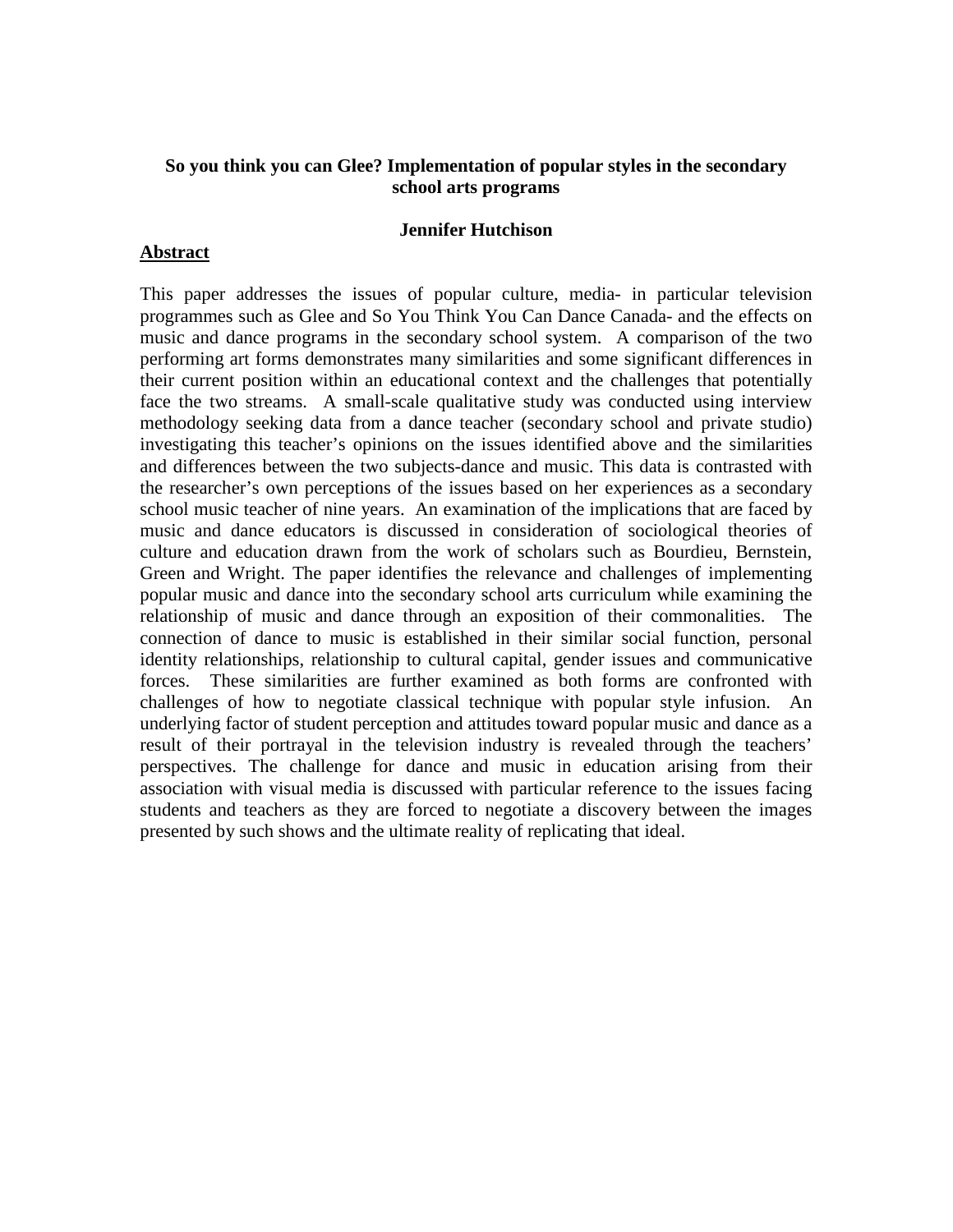There has been much concern recently with respect to the quality of music education delivered in the classroom, as the insertion of world and popular music styles appears in the curriculum. Many music educators fear that they are compromising their pedagogical responsibility by entertaining student desire to study and perform popular and familiar music. This fear is also rooted in job insecurity, especially as schools increase the placement of teachers in music sections who may be proficient in traditional rock band instruments, but do not necessarily hold music specialist degrees. As an influx in popular music juxtaposes itself against high-art classical music, the classically trained music teacher finds himself in a philosophical struggle. The majority of music teachers have trained exclusively in the western high-art classical tradition. It is said that many music educators "continue to assume it is acceptable to teach music as they themselves were taught, with curriculum and pedagogy that is both elitist in approach and ethnocentric in content (Hebert, 2010, p. 108).

The strong resistance against the incorporation of popular and other non western art musics into the curriculum is not unique to Canada or even North America. The inclusion of these musics resulted in a huge political battle in England during the 1980s. Kenneth Clarke, the Secretary of State for Education under the leadership of Margaret Thatcher, prescribed an English National Curriculum for Music, which detailed composers, historical periods and genres for study, much to the chagrin of the Music Working Group, who proposed a more relevant, contemporary selection of musical works and styles (Wright & Davies, 2010). Even though music educators in England recognized that western art music was no longer as widely reflected in society as it once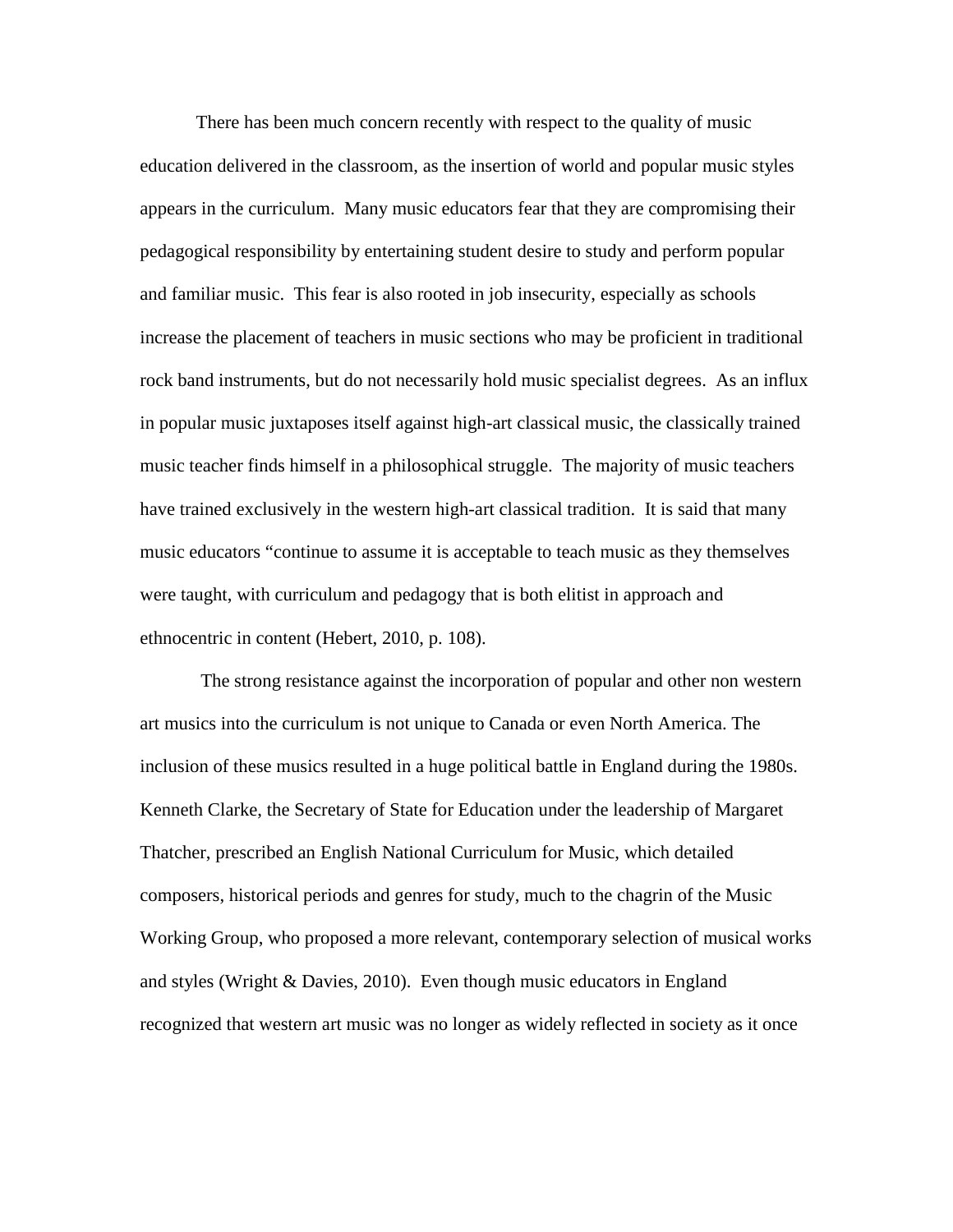was, the journey to gradually incorporate music that did not solely represent the traditional western canon was an arduous one.

England has not been the only country to demonstrate a cautious attitude in the implementation of popular and world music in the curriculum. A significant shift in curriculum music can be observed in Ontario's educational policy between Mike Harris' Common Sense Revolution and the 2010 curriculum under Dalton McGuinty's Liberal rule. Whereas Beynon & Veblen (2003) noted that Harris' *Common Sense Revolution* introduced in the late 1990s provided minimal examples of non-traditional western music within grades 1-8 with slightly more attention in the senior documents, the current curriculum (2010) provides over one hundred references, examples, suggestions and prompts on how to incorporate music other than the traditional western canon into the grade 9-12 music program.

The necessity to represent a variety of relevant genres and styles in the music curriculum occurs at this time of post-modern culture because "there are no longer clearly defined boundaries between elite and popular culture; all has collapsed into a single, confused mass" (Wright & Finney, 2010, p. 232). Clearly, this statement highlights the dilemma that faces the music education community as it navigates between teaching elite music, traditionally characterized as classical music, and popular music, which may take various forms of contemporary music. While it may appear that this post-modern clash lends itself solely to the subject of music, there are several school disciplines that confront this controversy. For example, student interest has shifted from Shakespeare to graphic novels and contemporary monologues in dramatic and literature studies. Perhaps the subject area that most closely reflects music in the partnership of high art and popular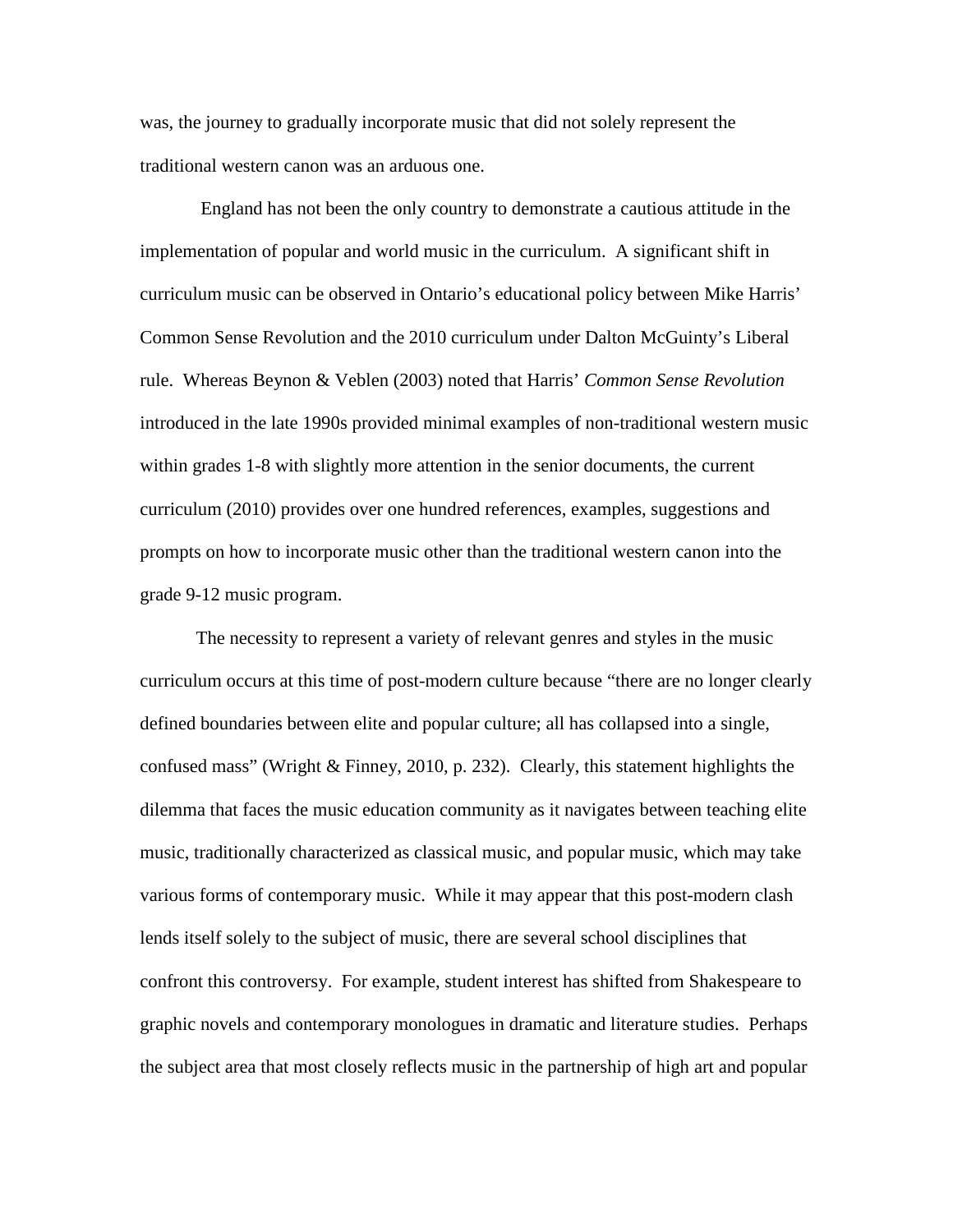taste is the performance art of dance. Through an examination of music and dance in the secondary school curriculum and in reviewing responses provided by Miss X, a secondary school and studio dance teacher, the similarities and differences between the two areas will emerge to demonstrate the commonalities in modern-day challenges that confront these two art forms.

### **Methodology**

The researcher has approached this paper with a firm background in musical pedagogical knowledge as it relates to the music curriculum in the secondary school system. While she may understand the influence that popular music has on the secondary school music curriculum, her experience in dance is quite limited. For this reason, data from an 'expert witness' in dance education was sought in recognition that a knowledgeable source within the dance community would provide enlightenment on the issue. The researcher has collaborated closely with the dance program and dance teacher as a result of working in the same secondary school arts academy for eight years. For this reason and the practical limitations of conducting small scale research alongside a full time work commitment, the researcher sought permission from this dance teacher for her participation in the study. This inside perspective would assist the researcher in investigating the issues within the secondary school. Furthermore, consulting a dance specialist would provide insight into a more accurate portrayal of the similarities and differences with respect to how both music and dance programs are influenced by contemporary media, in particular television. Therefore, the researcher's quest for information regarding the dance program has allowed her to use research that combines examining the issues through various sociological lenses with qualitative observations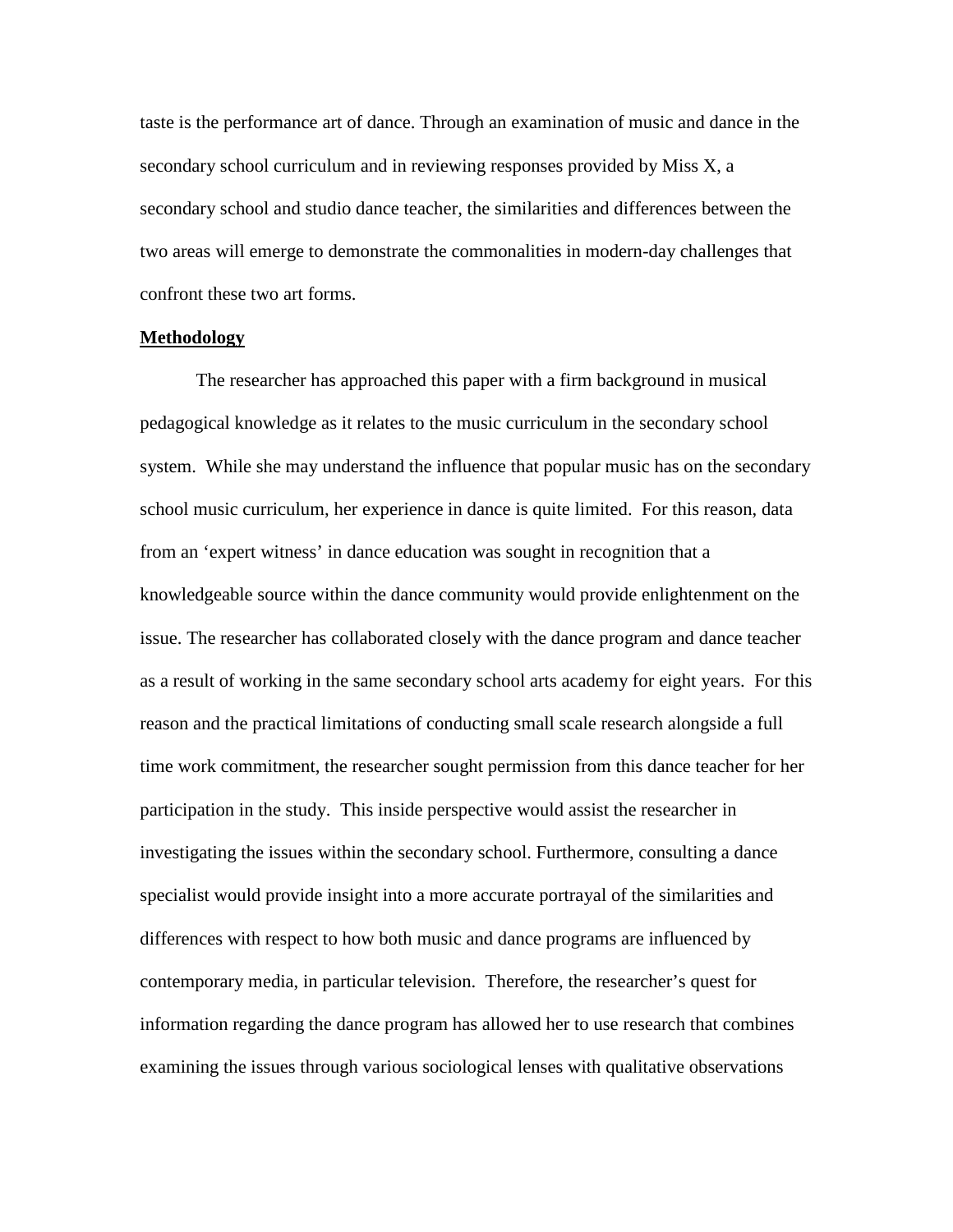through interviews of the dance program. As such, the interview data collected was a result of a qualitative study using interview methodology. The nature of this investigation meets the criteria of qualitative methods and therefore represents a viable research paradigm, because its characteristics feature holistic, case oriented and field oriented observations by informants; preference for natural language description; a focus in schools learning about educational concerns; and written results containing quotations (Bresler & Stake, 1992). The researcher composed a list of questions that pertained to the composition of dance classes, curriculum expectations, effects of the media on student perception and attitudes related to classical and contemporary dance styles. Since the researcher has established a specific set of criteria, the approach would be categorized as expert sampling, which is assembling a sample of persons with known or demonstrable experience and expertise in some area. More specifically, non-proportional quota sampling is used since the target interviewee was selected non-randomly according to specific criteria. The questions were sent through electronic mail and the responses were received in the same manner. The interviewee was given an opportunity to view the final version of the paper and she felt that the product reflected her comments and opinions accurately.

#### **Data Analysis**

During the research process, it was evident that the challenges uncovered by the researcher that faced the music program in secondary schools could also be projected onto the current status of the dance program. An examination of certain studies and theories, some of which include Green's (2010, 2006) research on gender, popular music and learning environments, Wright's (2010) scholarly contributions to research on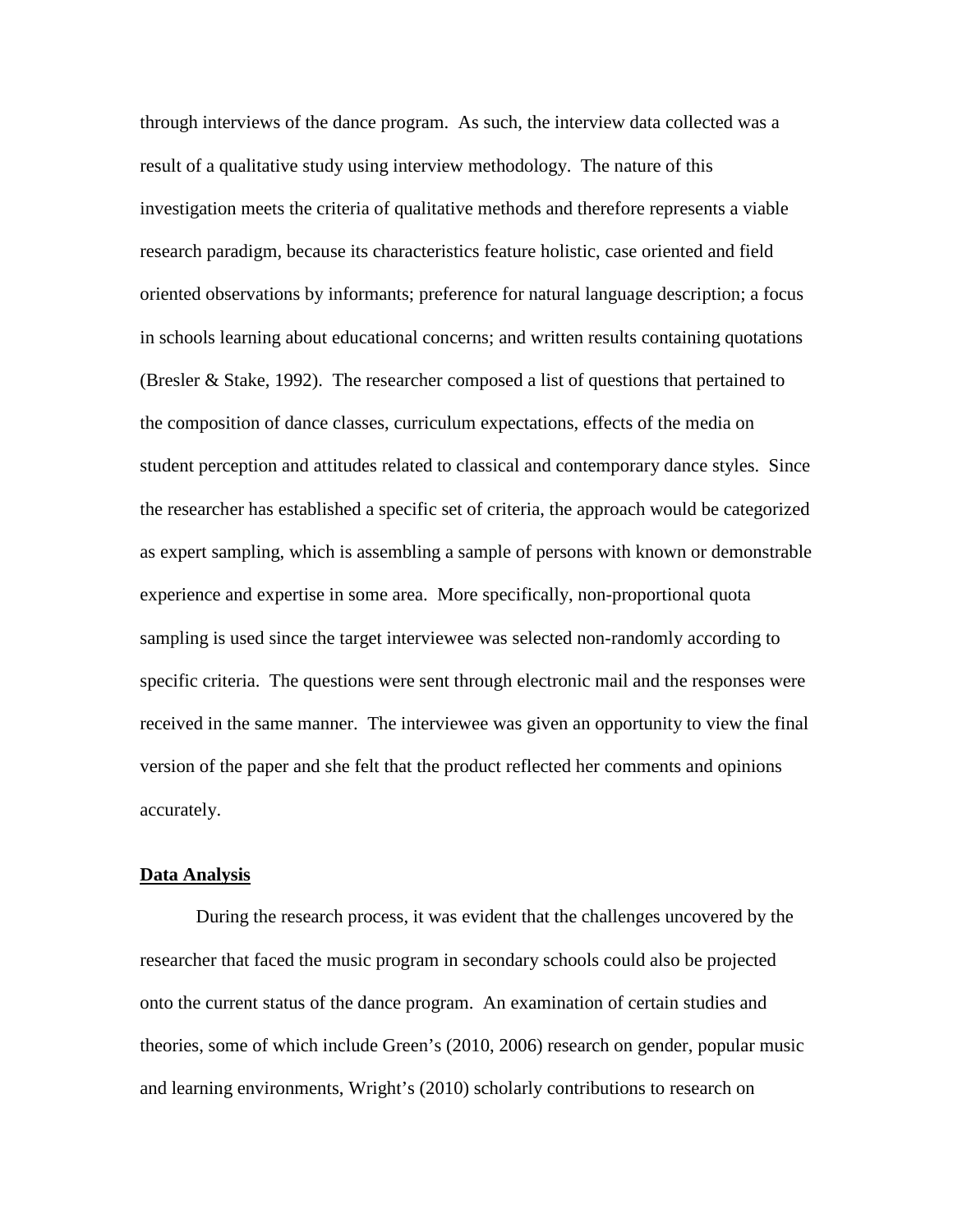adolescent attitudes toward popular music, and Hargreaves et al. (2002) social constructionist and identity theories allowed certain themes to emerge as research pertains to musical studies. Additional themes of learning environments, participant immersion, musical styles, identity development, student attitude and perceptions on contemporary and classical styles were then projected onto the art of dance to assess if those themes are applicable in an alternative performing arts environment. In the researcher's correspondence with the studio/classroom teacher the themes that surfaced from musical research were applicable in the cross-curricular environment. As government-mandated curricula continue to change and technological advances encourages the ease of accessing popular culture into the classroom these issues will continue to develop and transform. It would be interesting to note for future research how the use of popular music in the arts programs affects the enrolment, the structure of the learning environment and pedagogical strategies used to teach and learn different styles of music and dance.

#### **The Relationship of Music and Dance**

In many cultures, there are not separate words for music and dance. The two activities are unified representing the inability to perform one without the other. In a society previously rooted in a nomadic lifestyle of hunting and gathering, humans used to sing and dance together in order to build trust and co-operation which was essential for survival (Mithen, 2005). The function of music and dance may have gravitated more towards entertainment in the  $21<sup>st</sup>$  century, at least as far as media involvement is concerned. Nor are these two art forms conceived of as indissoluble partners, particularly in education where they are two separate subject areas in the Ontario curriculum. Music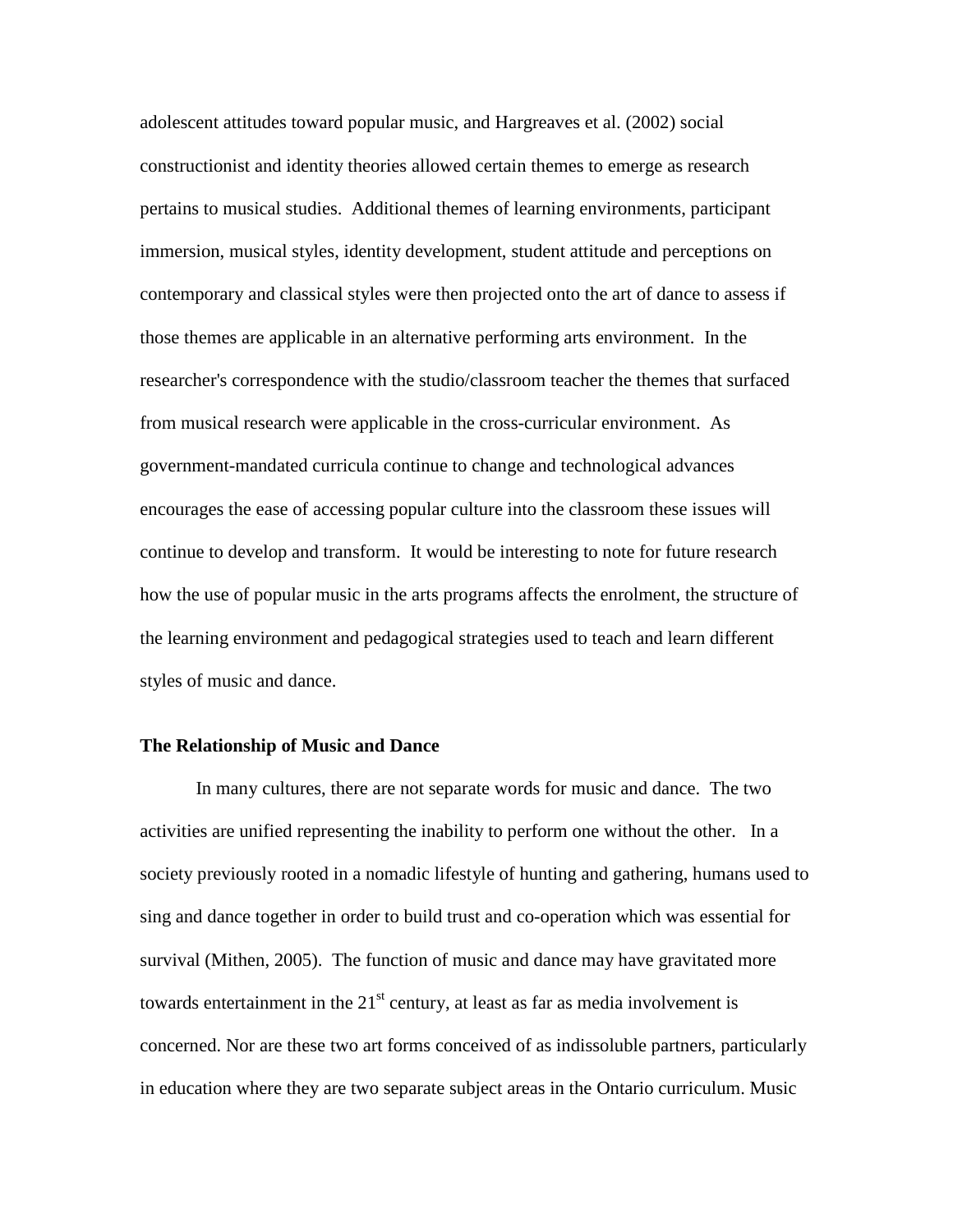and dance do however continue to share many common sociological challenges in the educational system.

In order to determine how similar issues affect both disciplines it is necessary to demonstrate the relationship of these two subjects. Firstly, music has been defined as a performing art because "through it we perform social meaning," (Cook, 2003, p. 213, in Hebert, 2010, p. 97). The same shall be said about dance in how this particular art form conveys meaning and messages through movement, rather than acoustics. Furthermore, as each listener or performer approaches a piece of music with pre-conceived notions, experiences, and attitudes so does an audience member or performer who participates in a dance movement. When Miss X was questioned regarding her views on dance as a performing art her response was as follows:

### **Extract from interview with Miss X. 09 December 2010.**

JH: Why do you believe that a dance program in the school should be included in the arts curriculum as opposed to being associated with the physical education department?

Miss X: Dance education connects mind, body and soul to foster character development so that students become positive contributors to society. Dance is an art form and the course curriculum does not just include physical movement. The program teaches students about dance's social, cultural and historical origins, critical analysis of their own work and others, the physiology of movement, and how to choreograph and present their own dance works. I consider dance similar to the other arts courses like music and drama as opposed to physical education because of the creativity and artistry involved with those courses.

Miss X's response clearly connects the idea of creativity in dance with the

creative aspect of the other performing arts, including music and drama. One could extrapolate from this reply that there is an additional element of communication in the intention of a message or meaning being delivered and received. Hargreaves, Miell and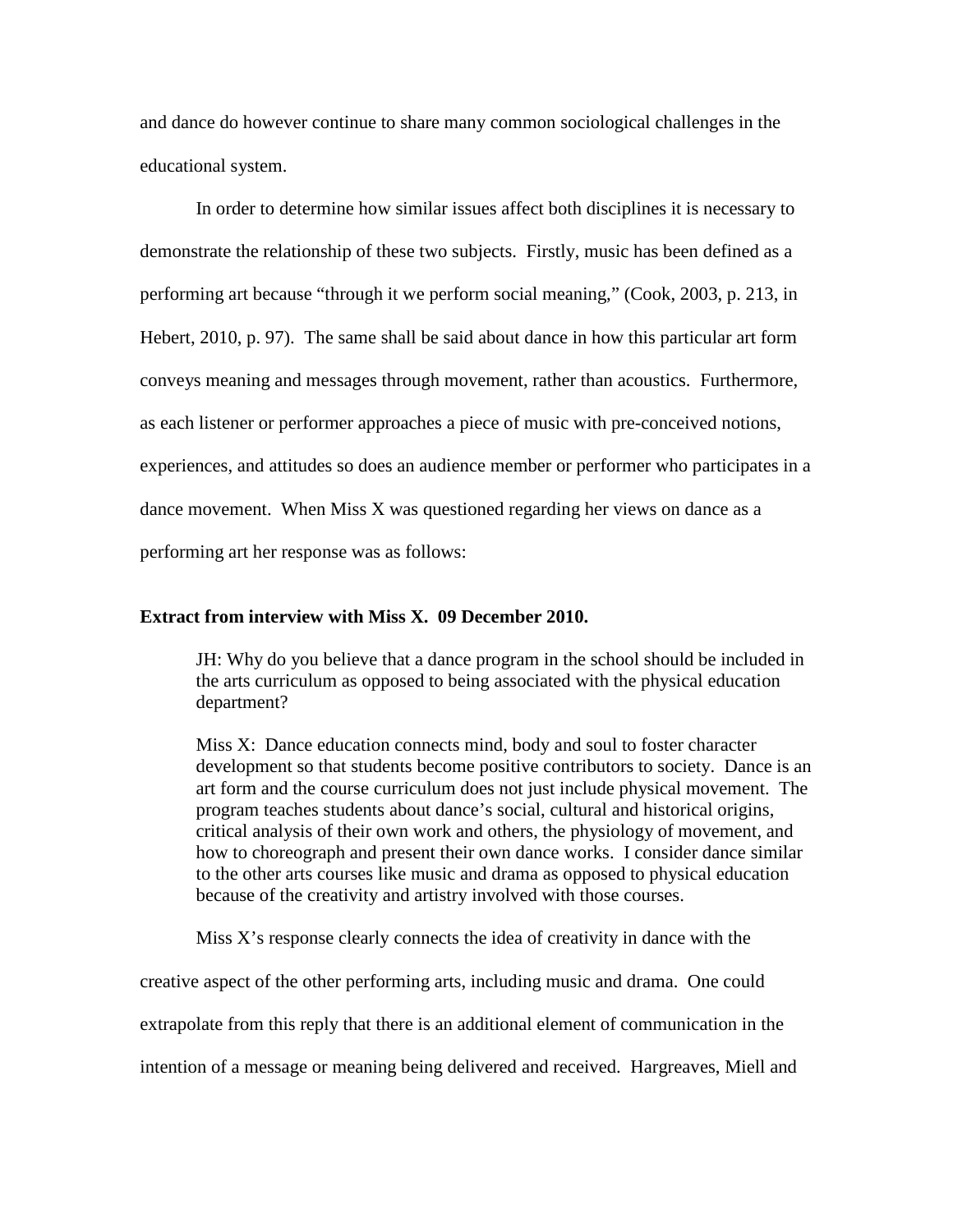MacDonald (2002) suggest that music is also a "fundamental channel of communication" in that it can "exert powerful physical effects, can produce deep and profound emotions within us, and can be used to generate infinitely subtle variations of expressiveness by skilled composers and performers" (p.1).

Furthermore, Miss  $X$ 's intimation of the multiple functions and layers in dance connects to the research that has been conducted into identities in music. The aforementioned authors connect the social and cultural roles within music to the ways in which professional musicians define themselves. The nature of music is structured in such a way that participation in it can manifest itself in a multitude of ways; as a performer, composer, conductor, educator, or arranger. These "culturally defined features…central to the identities of professional musicians," (Hargreaves et al., 2002, p. 2) can also be transferred into the world of dance in the roles of performers, adjudicators, appraisers, commentators, choreographers and teachers.

Another lens in examining the manner in which dance and music function at a similar level is through looking at their relationship to identity. Many researchers have considered the role of identity as it relates to multicultural music (Hebert, 2010), parallel music identities (Hall, 1992, in Karlsen, 2010) and gender (Green, 2010). The sociocultural perspective that is often used to examine individual difference in behaviour such as gender, age and personality differences in musical identity could also be applied to a dance identity. The elaborate research presented by Lucy Green regarding sexuality, femininity, masculinity and gender in music would undoubtedly apply to the study of dance in various cultures, styles and genres (2010). Furthermore, Hargreaves et al. (2002) referred to Bem's proposal of gender schemas in that "our self-definitions as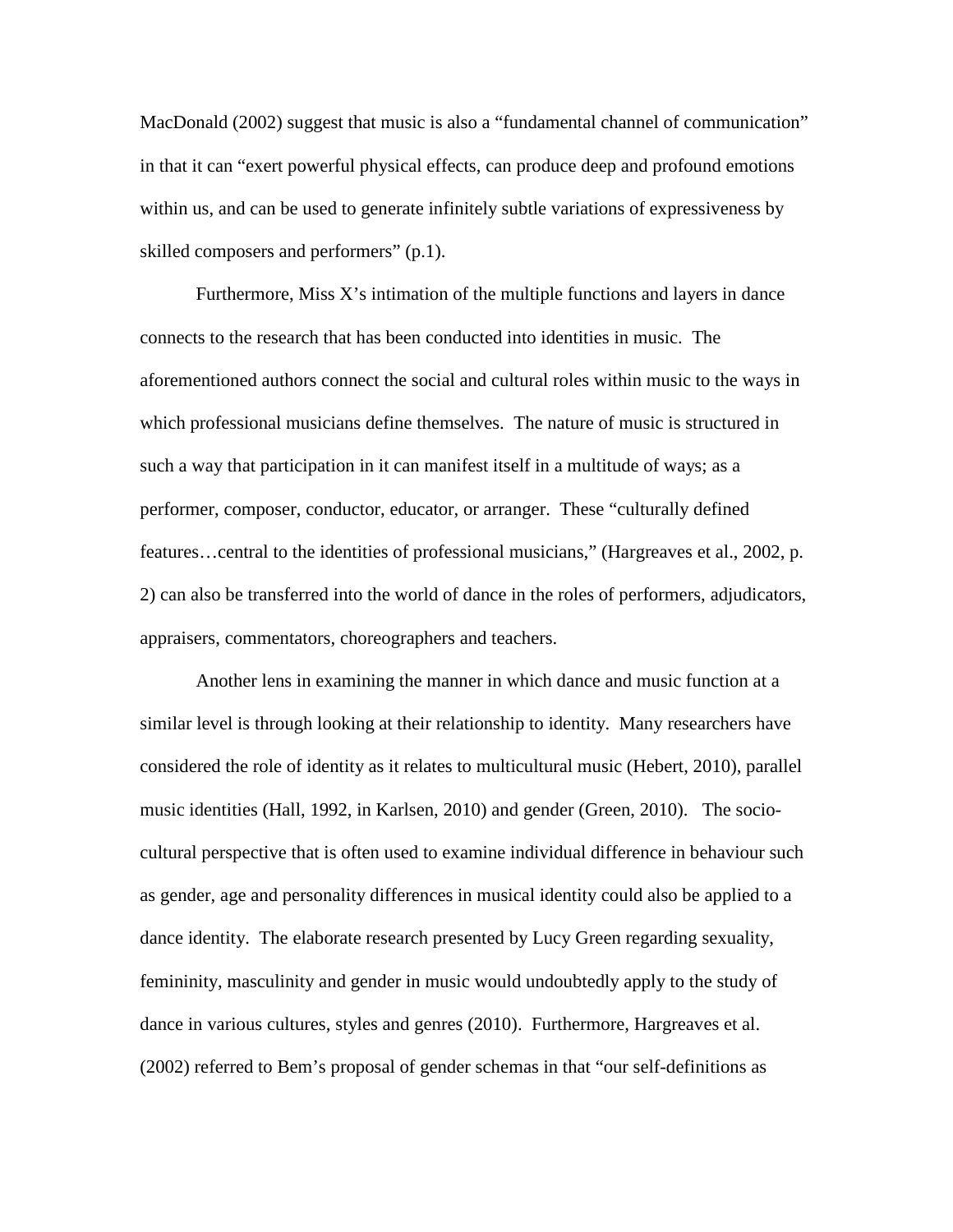'masculine' or 'feminine', are at the core of most of the other constructs we use to define ourselves (p. 2). Gender issues inherently run throughout the form of dance as men and women assume different roles in cultural dances. These roles are accompanied by social stigma that are attached to male and female dancers and in turn, attitudes of sexuality are perceived by the dancers themselves in the image that they are projecting. In the manner that Green (2010) recommends music teachers recognize instrument assignment to particular genders, in addition to recognizing the conformist and rebellious attitudes that result from boys' and girls' reactions to classical versus popular music, dance educators are confronted with the same issues of femininity and masculinity in their classrooms.

In the similar fashion that musicians embrace the notion of parallel and multiple identities, dancers also may be confronted with these identity categories. Hargreaves et al. (2002) describe this idea through a social constructionist theory which suggests that people have many identities, which at times can be contradictory. The example they provide is that of a musician who "can be a 'different person on stage than when in solitary rehearsals, and be different again when engaged in each of a number of nonmusical activities," (p. 10). If one inserts the word 'dancer' in lieu of 'musician' then the example is no less relevant. In terms of parallel musical identities, musicians can assume an identity from the role that they hold, through the various tastes and preferences for styles, and an ability to become engaged at different levels with a variety of genres. The vast number of dance styles included in Miss X's secondary school program is provided below:

### **Extract from interview with Miss X. 09 December 2010.**

JH: What types of dance do you include in your program?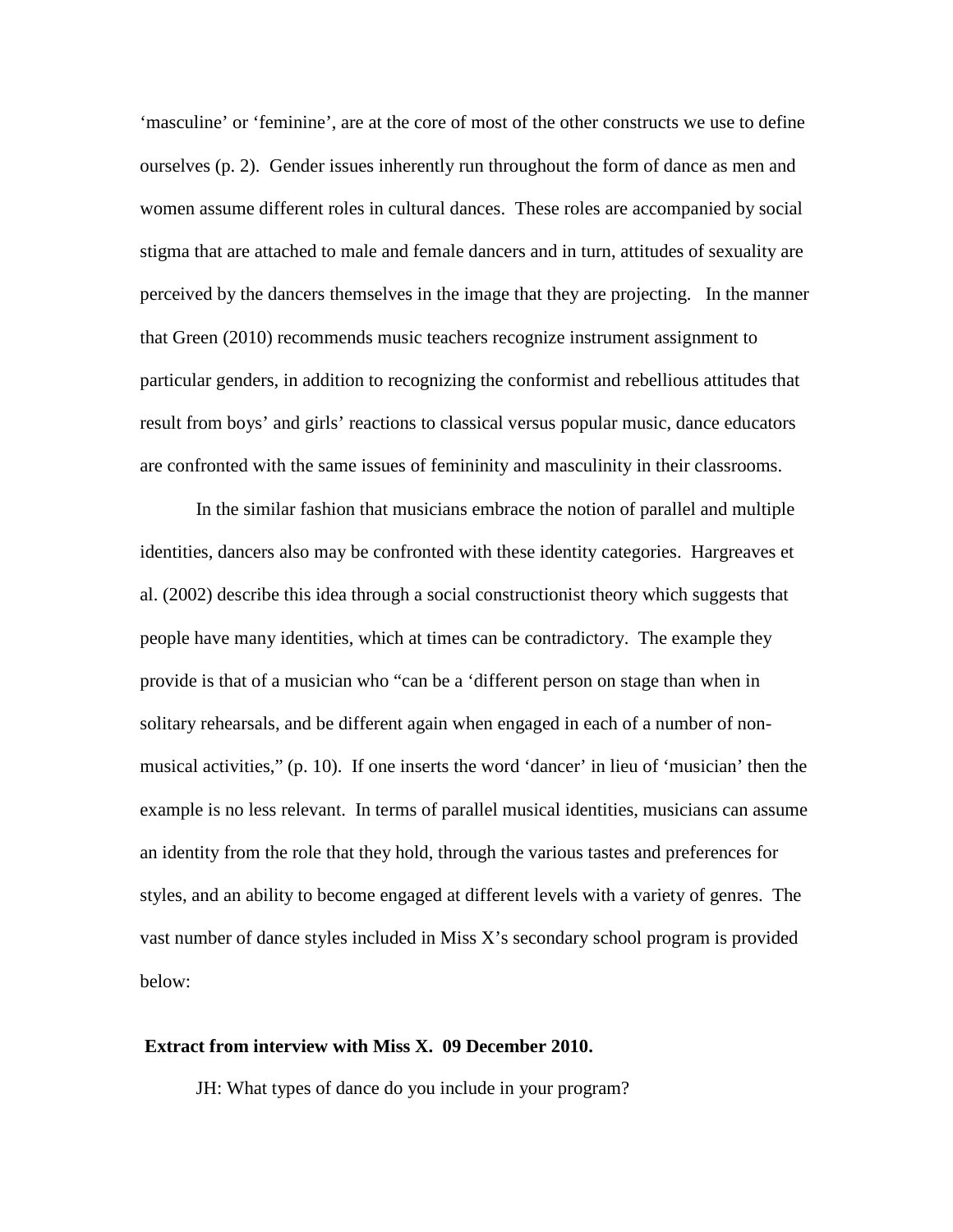Miss X: Jazz, Hip Hop, ballet, modern, contemporary, lyrical, tap, ballroom, African, creative movement as well as opportunities for cultural dance with guest artists.

JH: Do these dance styles differ from grade 9 to 12?

Miss X: They do change but there is overlap. The students increase their technical skills and knowledge as they take each course.

From Miss X's response it is clear that a plethora of dance genres and styles are delivered in the secondary school program. Therefore, the same extent of personal taste, preference and engagement that musicians occupy can also be assumed by their dance colleagues. Whereas, Lave and Wenger's theory (Karlsen, 2010) of situated learning suggests that learning can occur based on legitimate peripheral participation, as well as core immersion, in an informal musical learning environment, the same could be said about the dance experience. Participants can either be considered full members in that they are fully immersed in the culture of music or dance or they can be spectators who are still able to learn the etiquette associated with the practice from role models or full participants (Karlsen, 2010).

The presence of cultural dance styles in Miss X's response, suggests a further link between dance and music. As Hebert (2010) identifies the shift in multicultural music from a "peripheral to mainstream practice," (p. 104) the recognition of non-western art forms in the classroom is unavoidable. The growth of cultural music in the music and dance curriculum implies that these disciplines are forms linked to culture. The relevance of these art forms as cultural collateral is explained by Wright and Finney (2010) in their presentation of Habermas' view that "culture could be used as a tool of control and exclusion by any social group capable of establishing power over others" (p. 225). In the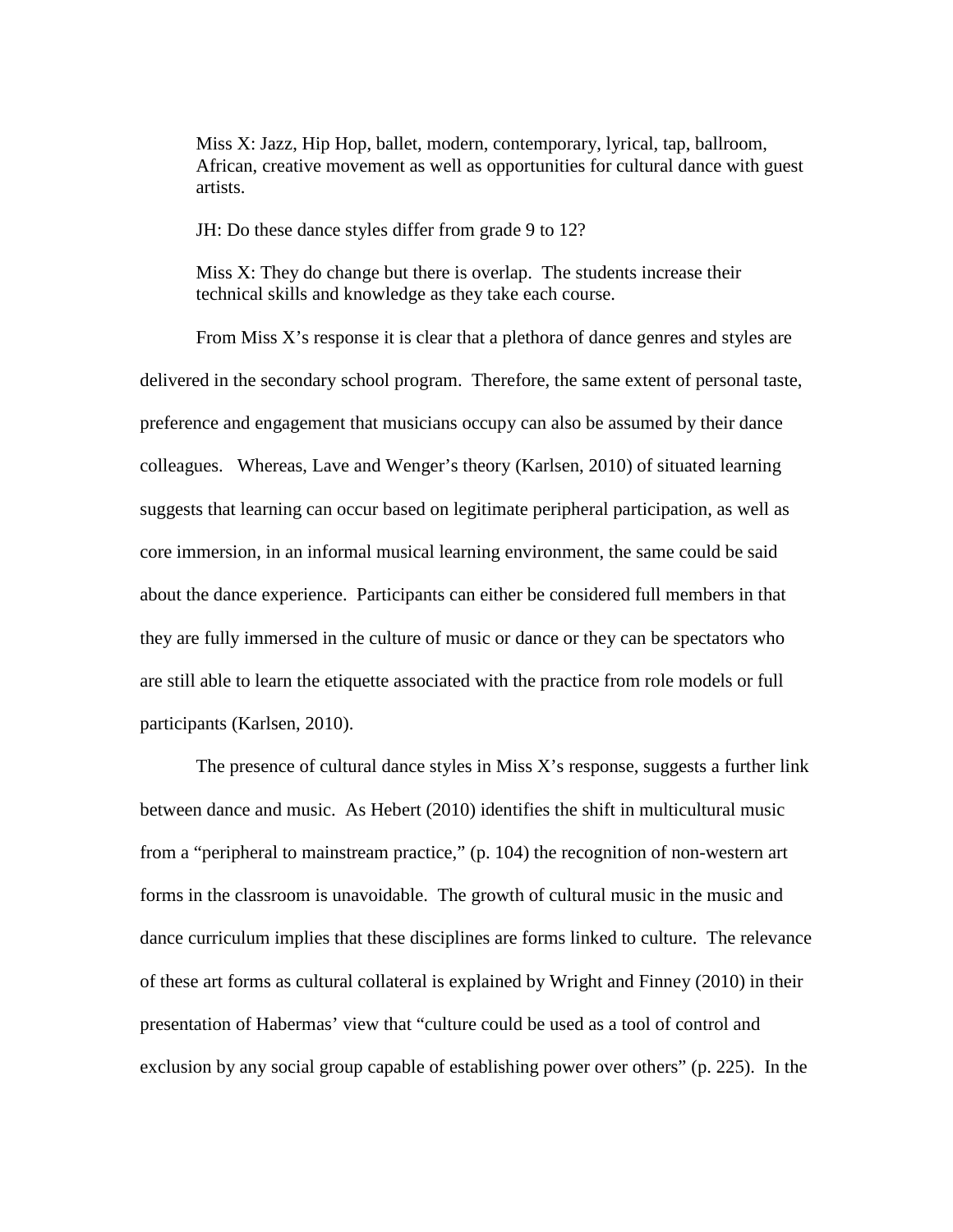way that money is a precious commodity that others use to exert power and influence, participation and appreciation of certain types of music and consequently dance styles now function as symbolic capital (Wright & Finney, 2010). In recognition that music and dance function as cultural connections, Bourdieu posits that "culture can be viewed as a form of symbolic capital which enables cultural items to be used in the struggle for social domination of some individuals over others," (p. 225). The notion that certain types of music and dance may be regarded in higher esteem than others and that the identification of oneself with a particular kind of music or dance style may be used to demonstrate superiority in a social system recognizes that both music and dance can function as symbolic capital.

The relationship of preference to identity in music and dance can also be extended to their social purpose. Miss X indicates in her interview that she believes social opportunities constitute a reason for students enrolling in her dance program at the school (personal communication, December 9, 2010). Hargreaves et al. (2002) suggest music provides social benefits in that "people use music as a means of developing and negotiating interpersonal relationships. One's musical preferences can define which social groups one does and does not belong to, and this is particularly clear in the case of teenage music preferences," (p. 5). The multitude of dance styles that are covered in the curriculum will most certainly result in teenagers assuming preferences for different types, just as they would in music. Therefore, the collaborative natures of dance and music provide a common bond in two ways; both inherently encourage the aspect of performance of students with their peers; and both enable students to choose their musical or dance preferences based on their social influences. If one is to search for the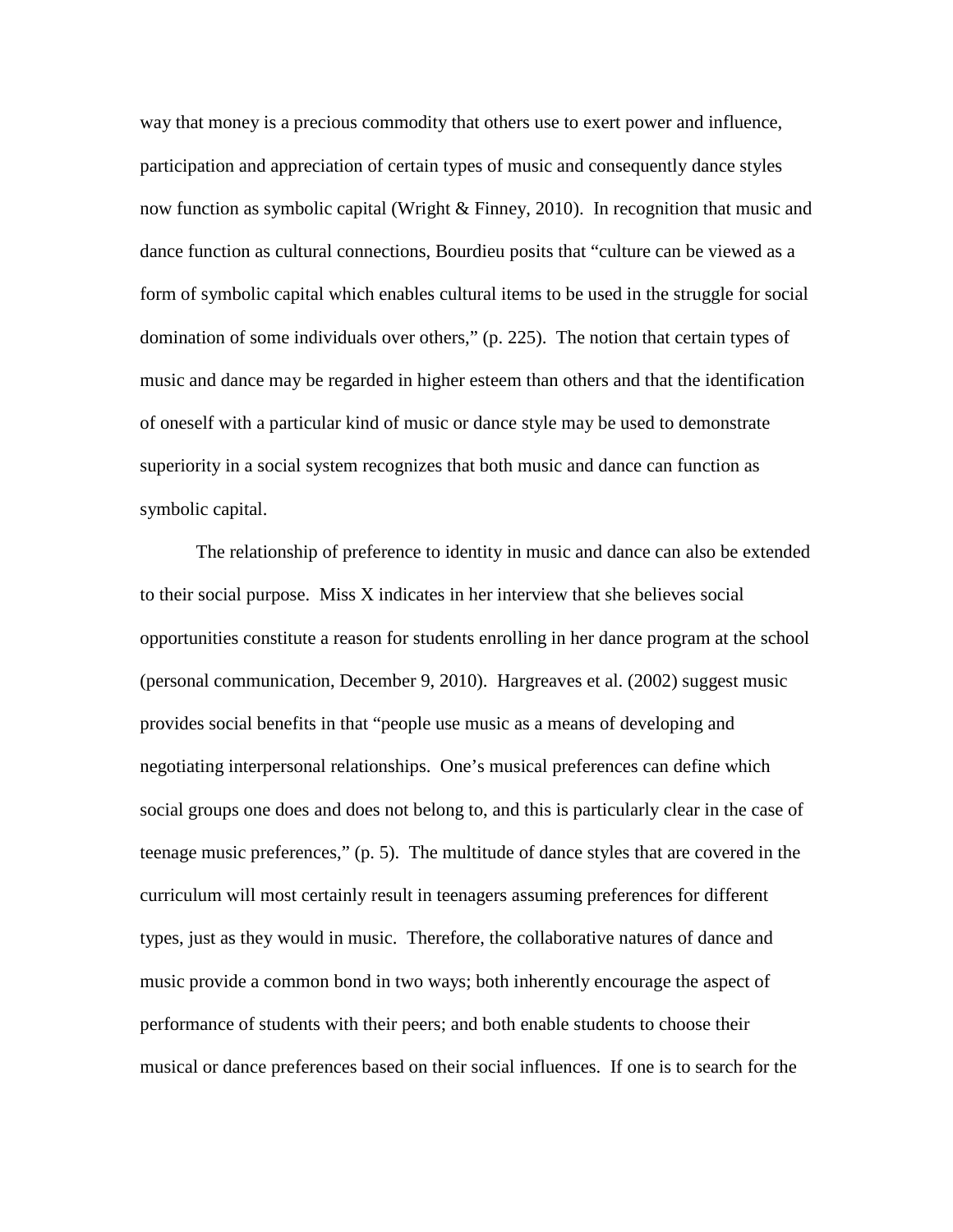importance of identity, genres and social function in music, the seeker will find it in Hargreaves et al. (op loc cit.) statement that "for adolescents striving to establish their identities and to increase their self-esteem, identifying with particular genres of music which they rate highly and distancing themselves from less valued genres allows them to establish favourable social and personal identities," (2002, p. 9).

Although a vast number of similarities comparing music to dance have been presented, to imply that they are identical would be naïve and misleading. Firstly, in the recognition of participants in both activities forming parallel identities, while both can be compared in varying roles and genres, music has the added component of instrument preference and selection to execute its action. In fact, "specific musical identities might exist in relation to particular instruments" (Hargreaves, ibid., p. 13) which is an element not featured in dance. Another clear difference between the two forms is in the senses that they utilize. Whereas both activities feature a performer, the action involved by the audience member is different. Music can be appreciated through the aural sense, however, the spectator in dance uses the visual sense to appraise the product. Therefore, music psychologists would be apt to question whether the cognitive activity that accompanies music listening is equivalent to the visual appreciation that is observed in dance.

### **Music and Dance Programs in the School System**

Since the connection of dance to music has been established in their similar social function, personal identity relation, cultural capital, gender issues and communicative forces one is now able to compare the two art forms within the school system. Green (2006) has completed extensive research into the nature of popular music in the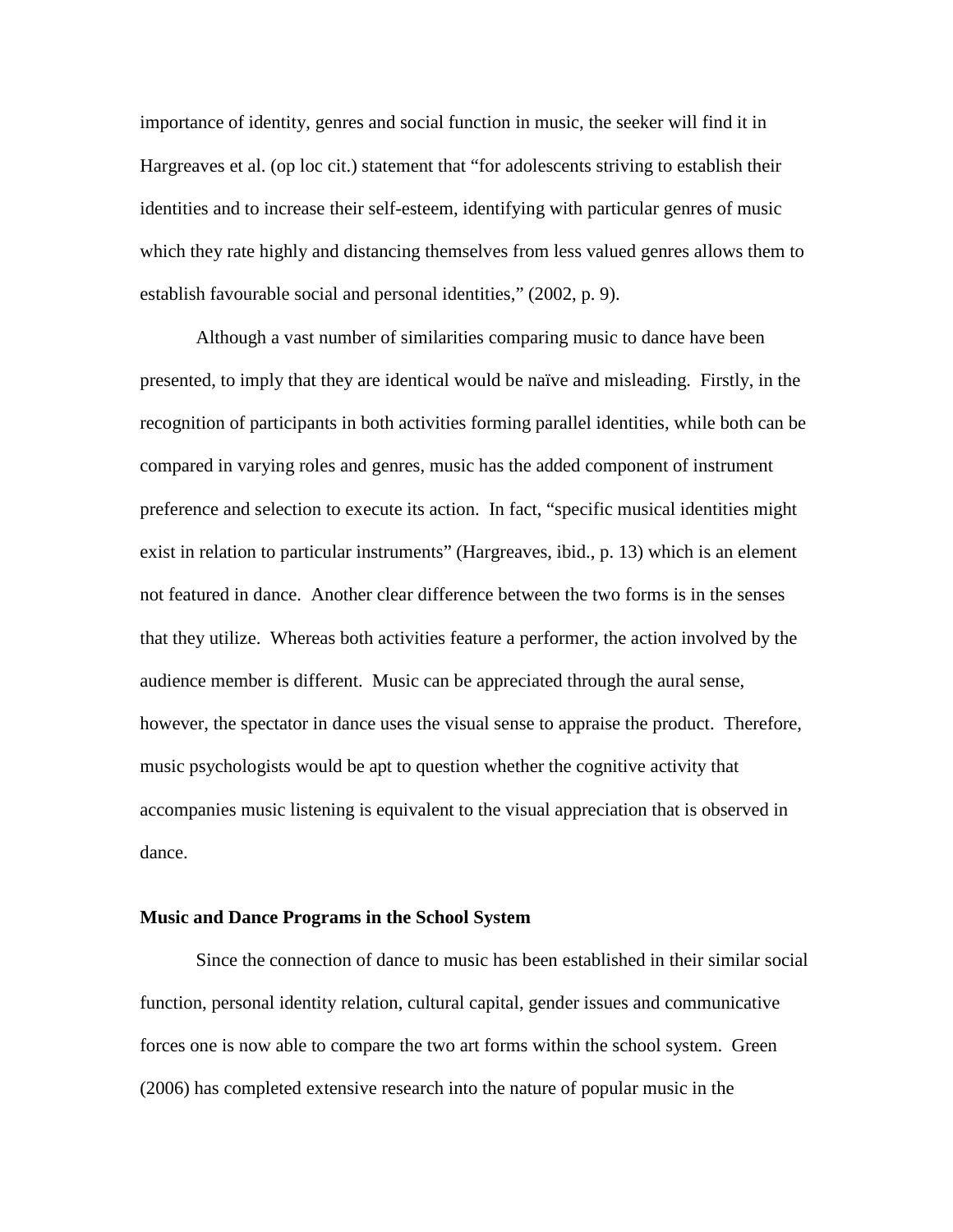classroom and she has recognized the "divide between popular and classical music that has continued to plague music education since the rise of the mass media," (p. 3). In addition to examining this issue of implementing popular music into a curriculum previously dominated by western high art music, it is interesting to compare the plight of the music classroom to the dance department. For the purposes of this paper, classical music will refer to the traditional western art form, whereas popular music will encompass mainstream, contemporary, radio-friendly music that is familiar to adolescents in the classroom. In order to ensure that an accurate comparison can be made, it is important to recognize what dance experts view as classical and contemporary dance styles in their programs:

### **Extract from interview with Miss X. 09 December 2010.**

JH: Please provide your definition of classical dance and examples of how it is used in your classes.

Miss X: Classical dance refers to traditional dance forms that have been developed over time, have standardized exercises/movements and are the base for many other dance forms. Ballet and African dance are examples of classical dance. Ballet is the base of modern, lyrical, and jazz as well as many other forms. African is the base of jazz, tap, Hip Hop and other forms.

JH: Please provide your definition of contemporary dance and examples of how it is used in your classes.

Miss X: Contemporary dance has been referred to as an alternative term for modern dance but the definition has changed in recent years. Now, it usually refers to movement that incorporates a range of different forms of dance. Contemporary can include movements from jazz, lyrical, modern and Hip Hop. It is done to many genres of music and focuses on exploring movement and emotions.

I use contemporary in my classes to teach musicality, creativity, self-expression and choreography techniques. It is very appealing to the students as they have more freedom with contemporary and they see examples of it on TV shows like So You Think You Can Dance.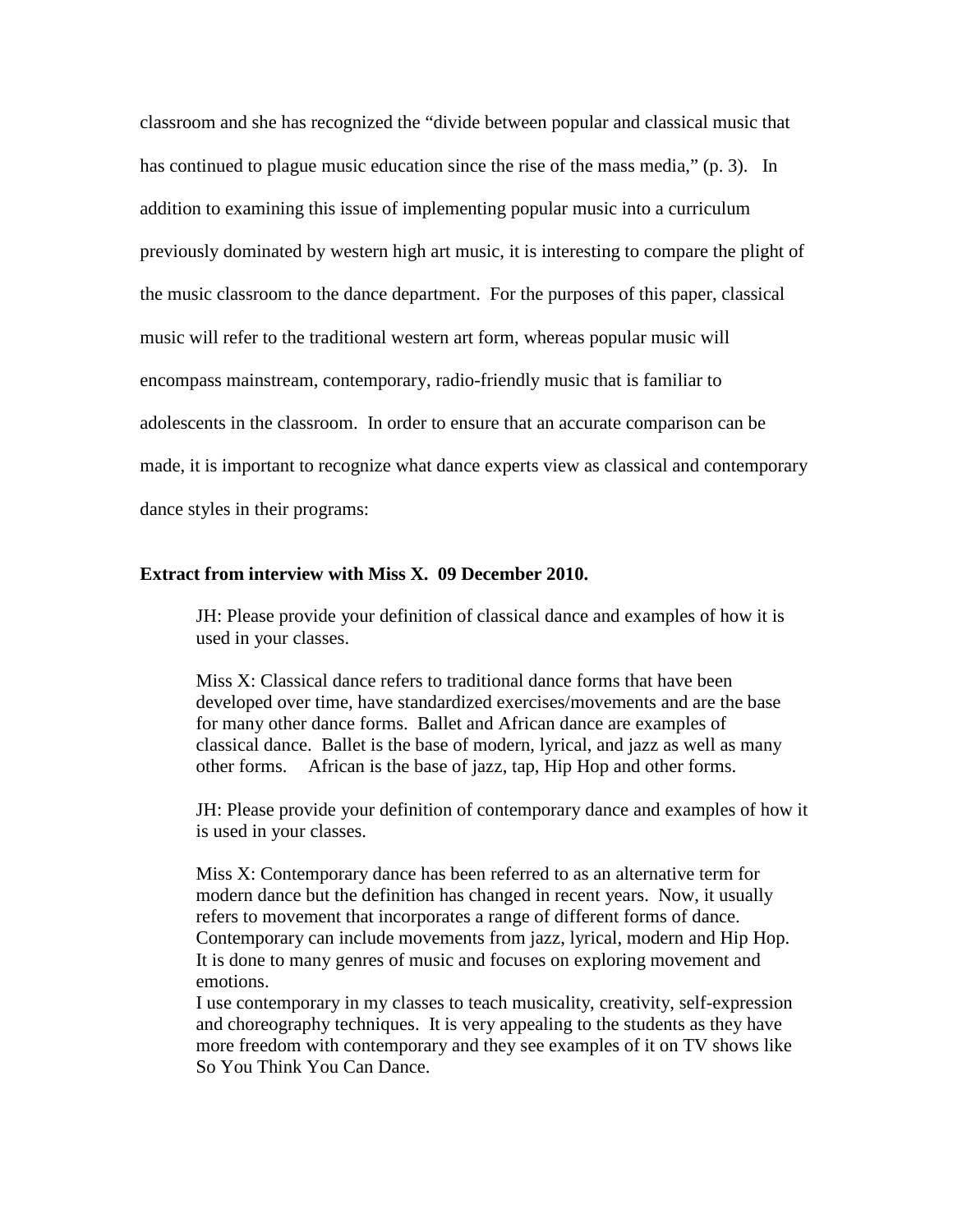Miss X's description of classical dance mirrors classical music in that both are considered to be foundational with respect to building proper technique and for providing the training required for learning the more contemporary styles that have grown out of the classical form. When the researcher inquired about the respondent's personal opinions of why both forms should be included in the curriculum the response was as follows:

# **Extract from interview with Miss X. 09 December 2010.**

JH: Why do you feel that classical dance styles should be taught in the classroom?

Miss X: Classical styles are the basis for most forms of dance. Students need to know where the movement comes from and the basics of dance before they can truly learn a dance style. It is similar to learning vocabulary in French; you can't have a conversation if you don't learn the vocabulary. In dance, you must know basic terms and movements in order to progress to the next level. As well, learning classical styles allows students to gain an appreciation of the art and the progression of dance.

JH: Why do you feel that contemporary dance styles should be taught in the classroom?

Miss X: It teaches them musicality, creativity and self-expression. It also gives them freedom in their choreography and develops their interest in dance in general. In general, experiences in the arts play a valuable role in helping students achieve their potential as learners and to participate in their community and in society as a whole.

Whereas many music educators express hesitation and tentativeness in

implementing popular music into the curriculum, Miss X recognizes the function that

contemporary dances serve in developing and enhancing student expression and

creativity. Most noteworthy is the positive attribute that she awards contemporary dance

in teaching students about musicality. While many music educators might favour

classical music for teaching musicality, creativity and self-expression, Miss X recognizes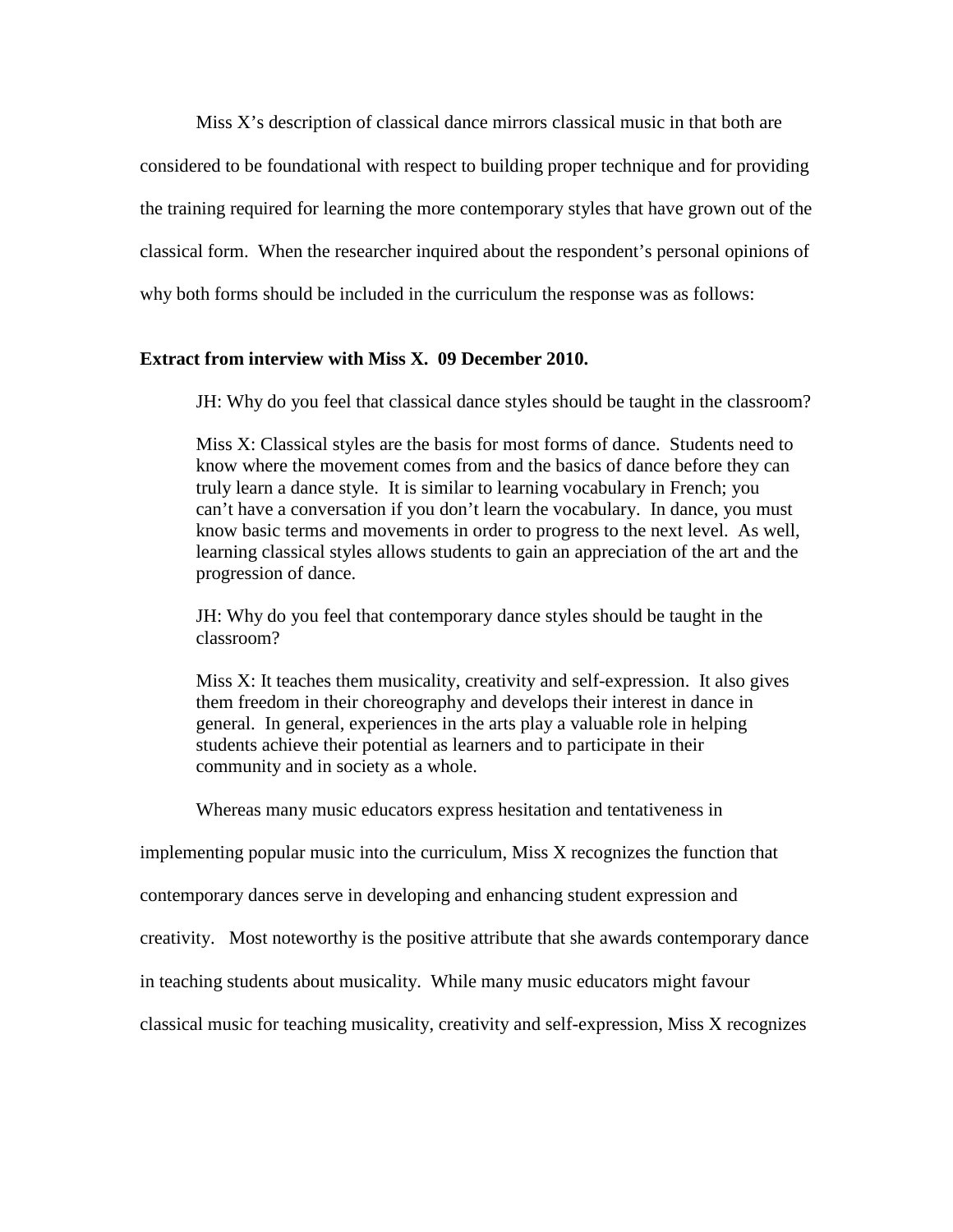the role contemporary dance plays in complimenting the foundational skills that are provided by classical dance forms.

Even though classical and contemporary styles are encouraged in both the music and dance curricula, it does not necessarily imply that educators feel comfortable teaching either extreme. As has been mentioned, many music teachers have been trained in the classical sense and continue to teach what is familiar to them. Dance teachers, on the contrary, are more likely to have received training in multiple styles, including jazz, hip-hop, tap, ballet and have considerable access to attend workshops of specific styles in order to work with different teachers and choreographers. These opportunities for professional development in various music styles rarely present themselves in the music community. Henceforth, the comfort level for dance teachers to cover a broad area of the curriculum may be higher than that of their music colleagues.

The approach that students in a secondary school classroom assume to these differing styles may be vastly different from their teachers. In order to understand how the rise in popular music and dance influence attitudes of adolescents, it is important to ascertain their approach to certain styles:

### **Extract from interview with Miss X. 09 December 2010.**

JH: How would you describe the general impression of the students' attitudes regarding learning classical dance styles?

Miss X: At first they are not interested and/or complain about having to do classical dance. Once they have had a few days of it, they come around and gain an appreciation for it. Sometimes they even enjoy it!!

JH: In your dance teaching career have you noticed any general changes in the students' attitudes toward classical dance?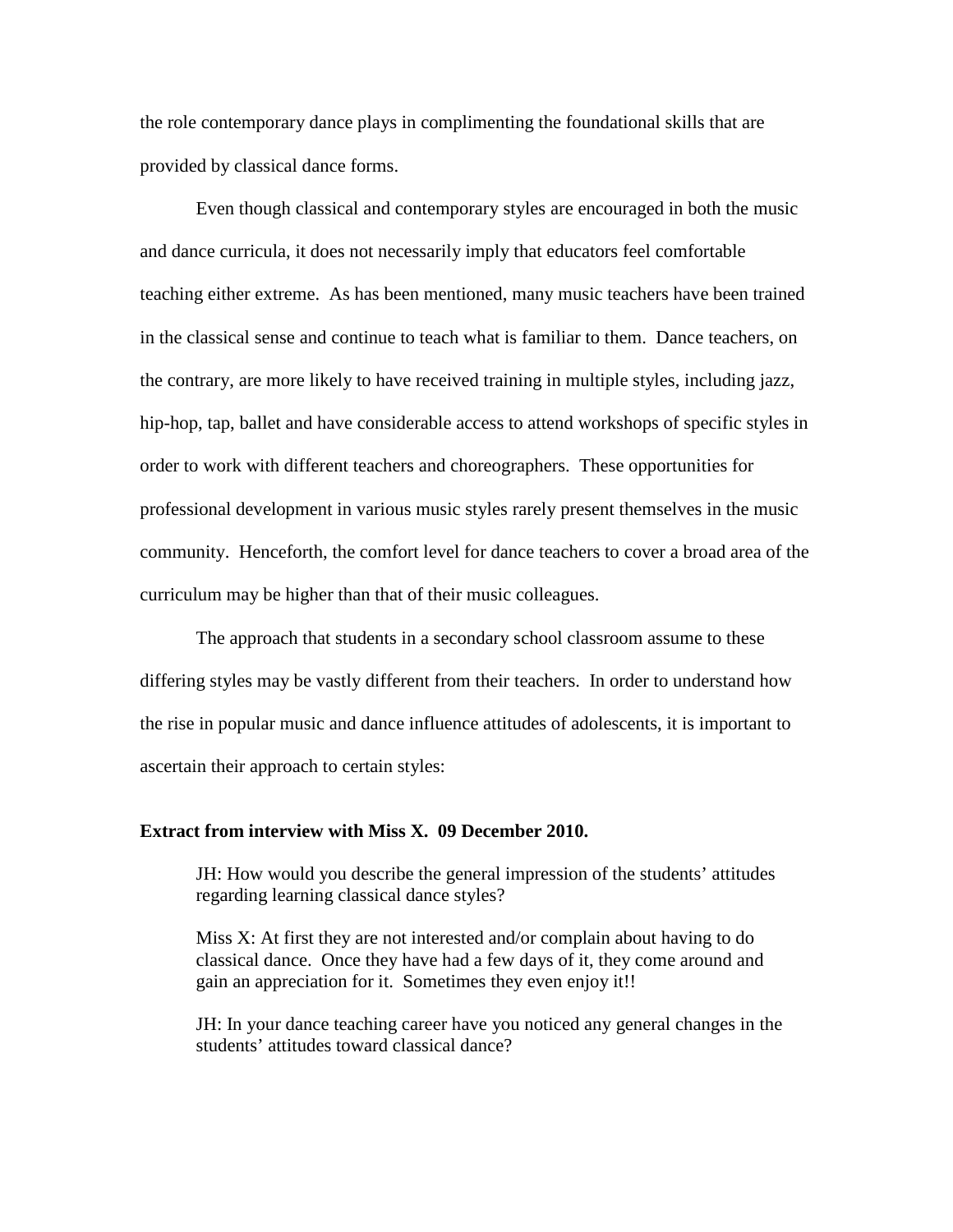Miss X: I think that students' attitudes towards classical dance have remained the same. For example, there is always some trepidation towards taking ballet classes but once they try it, they enjoy it and understand its' importance.

Music and dance share a commonality in that they are skills that can be acquired either informally through imitation in social situations or through formal class instruction with a qualified teacher. In the aforementioned example, Miss X observed student perception about classical dance as it was learned in a formal classroom environment. If the variable of instructional context is removed and one isolates the issue of student perception on classical dance or music, it is appropriate to suggest a comparison between Miss  $X$ 's observations and the observations of Lucy Green. Miss  $X$ 's response confirms the results of a music study conducted by Green (2006) in which students who expressed a dislike for classical music, learned it in an informal learning environment and gradually developed an affinity for it as they acquired the required skills to perform it. The behaviour explained of Miss X's dance students mirrors that initial trepidation, followed by a genuine appreciation for the art form once some skills have been mastered. Miss X's comparative response to student appraisal of contemporary dance follows:

### **Extract from interview with Miss X. 09 December 2010.**

JH: How would you describe the general impression of the students' attitudes regarding learning contemporary dance styles?

Miss X: Students are interested in learning contemporary dance but have a narrow view on what it is until they start learning. They think they know what it is because of what they have seen on TV.

JH: When you bring in guest artists or host workshops on your dance days, do you notice a significant difference in the response that students have towards engaging in a classical workshop compared to a contemporary one?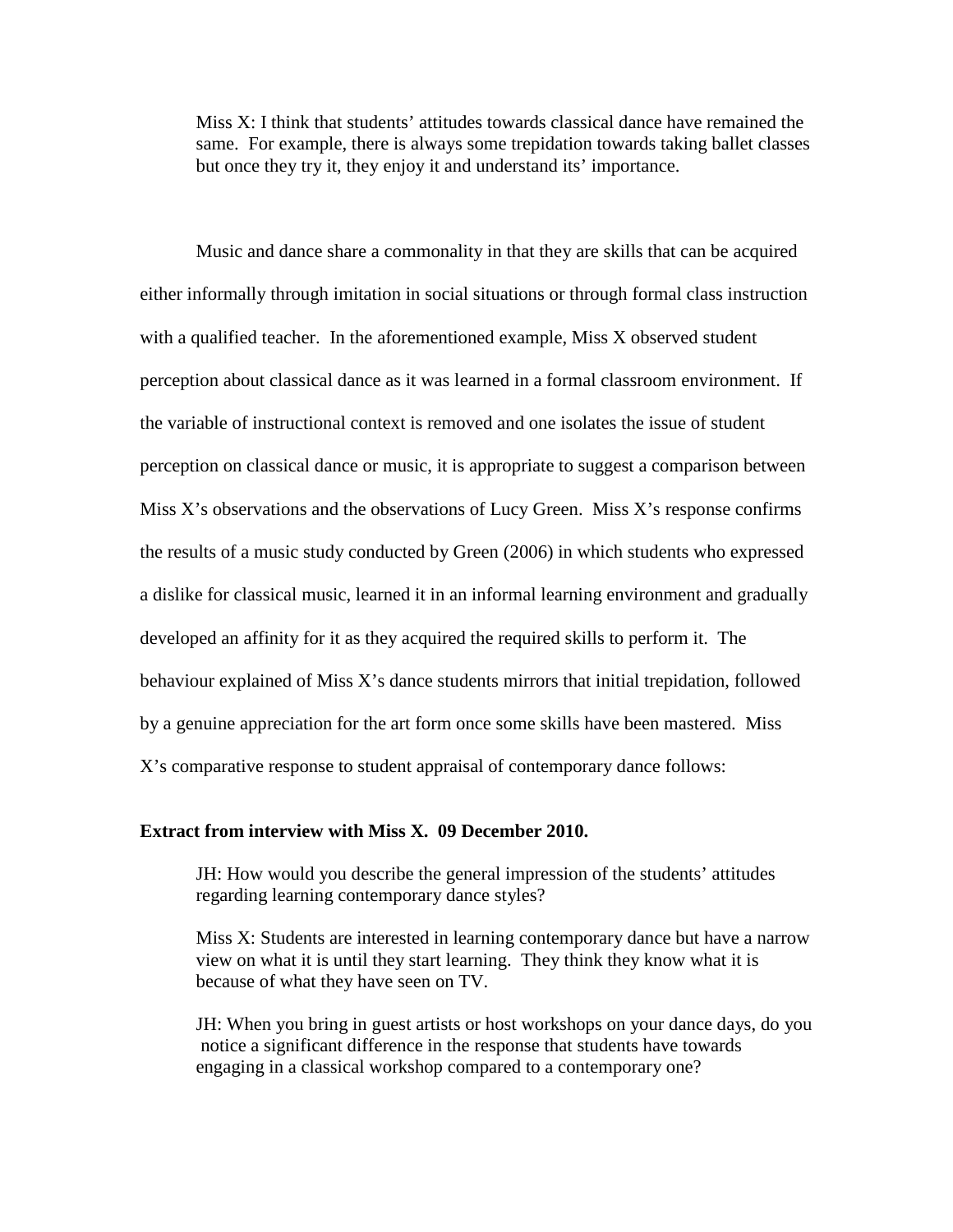Miss X: Students usually enjoy classical workshops and guest artists but contemporary ones seem to cause more excitement. They are usually engaged in both types of workshops but I get more response and requests for the contemporary ones.

JH: In your dance teaching career have you noticed any general changes in the students' attitudes toward contemporary dance?

Miss X: I think that students are more interested in contemporary now because of the popularity of the genre on SYTYCD. Also, dance has evolved quite a bit in the last decade and contemporary has been a big part of that.

In comparing Miss  $X$ 's responses of contemporary to classical dance, it is evident that while students begin to develop an appreciation of the latter style, they appear to favour the contemporary style when they approach dance partly because of the attention that it receives in television shows. With the post-modern culture "ruled by individual preference and the vagaries of the mass media," (Wright & Finney, 2010, p. 232), it is no wonder that students have preconceived notions and preferences for contemporary styles based on the popularity of dance shows portrayed on television. Music, as a subject, is not exempt from this plight. The variety of television shows, such as "American Idol", "Canadian Idol" and "Glee", present idealized images of musical talent while perpetuating student desire to learn the skills required for fame in the popular music industry.

As demonstrated below, both dance and music programs have seen a significant increase in program enrolment which many attribute to the related shows on television. Miss X believes that one of the reasons students enrol in dance at the school level is because of the "interest developed from current TV shows (SYTYCD and Dancing with the Stars)."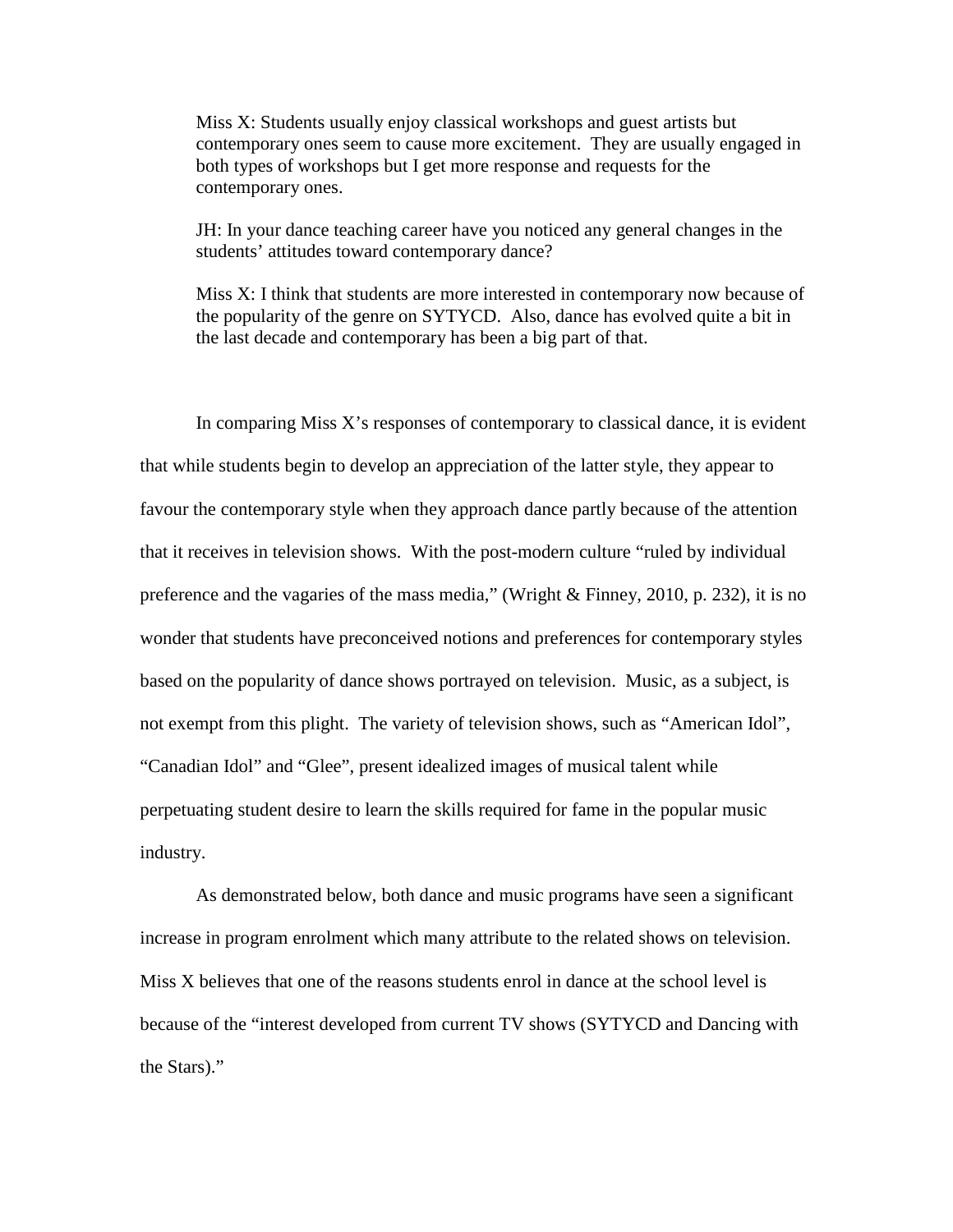#### **Extract from interview with Miss X. 09 December 2010.**

JH: Do you believe that popular television shows including "So You Think You Can Dance" and "Dancing with the Stars" have affected student enrolment in your dance program?

Miss X: Absolutely! I have noticed that more males are interested and I believe that is because the shows show masculine dancers and it has become more acceptable for males to dance. For all dancers, the TV shows have made dancing more popular and there are students that want to learn things they see on TV.

Miss X's observation of the increased enrolment in dance because of shows in the media has not gone unnoticed in the music field as well. The Canadian Music Educator released its most recent publication in which the editorial was devoted to the television show "Glee" and its impact on music education programs. Many music educators have noticed the increased interest in a variety of students coming out to join choir. The article states that "in a poll conducted by the U.S. National Association for Music Education, 43% of participating choral directors noted a significant increase in student interest and enrolment in vocal music, which they directly attributed to Glee's impact," (Bolden, 2010, p. 3). To coincide with this influx is the notable increase in sales of "Glee" sheet music published by Hal Leonard (Bolden, 2010). In one particular interview conducted by Bolden, his participant noted the challenge in introducing the "Glee-struck choir members to varied repertoire," and the difficulty in meeting "the Glee-provoked expectations that students will sound and feel like rock stars," (Bolden, 2010, pg. 3). Further considerations put forth by Bolden include the risks associated with the audience's appreciation of sound that has been digitally enhanced and for the beginning singer to have unrealistic expectations of producing those results immediately, let alone eventually. Furthermore, the availability of professional-sounding instrumental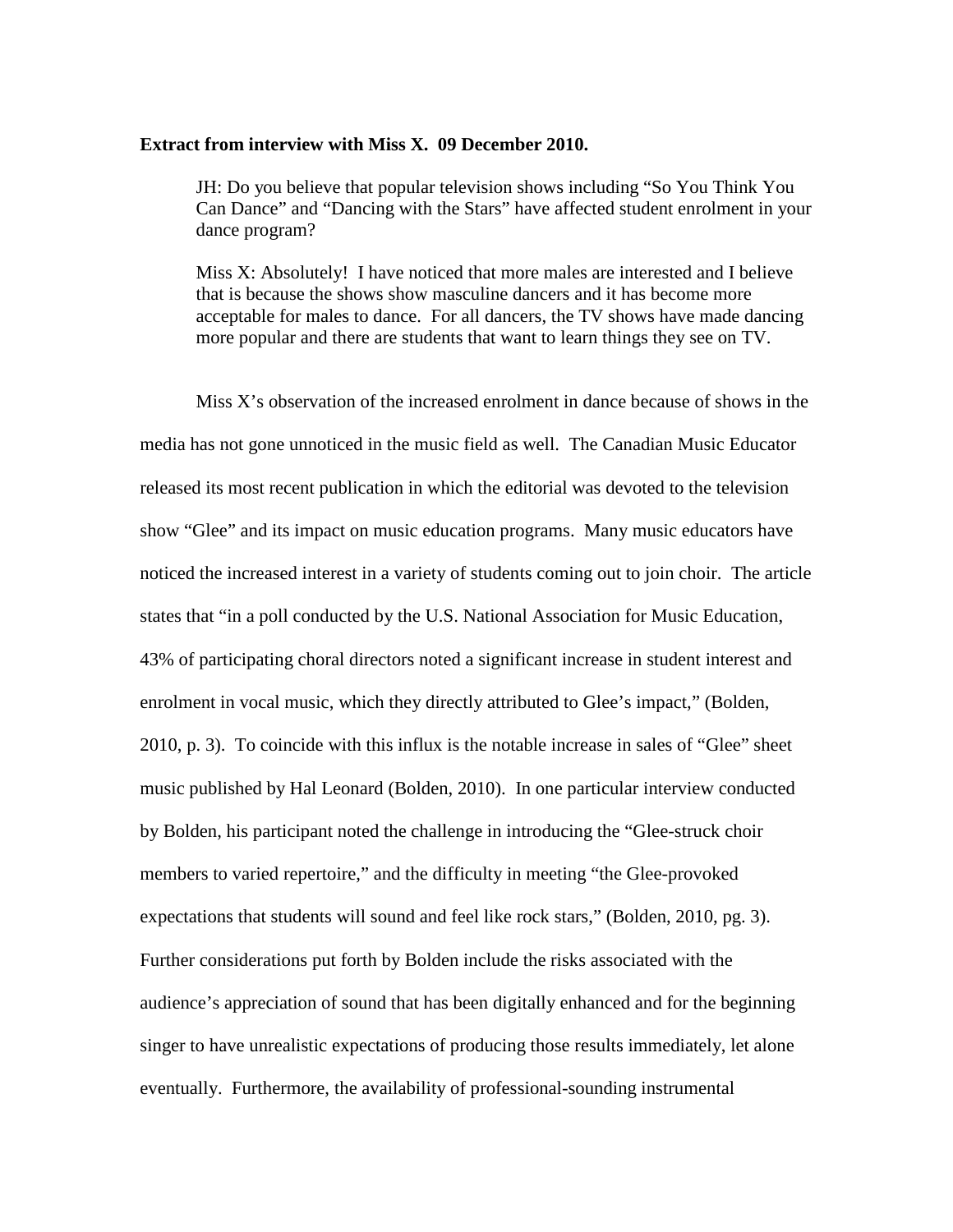accompanists is not a feature that every high school choir is accustomed to having, nor do school budgets usually allow for the elaborate costume and stage designs reflected in the ensemble's performing venue. Of great concern to another critic in Bolden's paper is the misrepresentation the audience is receiving with respect to the focus on the polished product, rather than the arduous process involved in music making. This glorification suggests that success in music is a result of natural talent or giftedness, rather than perseverance. In fact, the edited presentation of similar dance television shows leaves much to be desired in the dance community as well, as indicated in Miss X's response:

### **Extract from interview with Miss X. 09 December 2010.**

JH: When examining some of the shows on television that feature dance (Glee, So You Think You Can Dance (SYTYCD), Dancing with the Stars, etc...) what are some of the unrealistic elements and expectations of dancers that you feel are being communicated to your high school students?

Miss X: On Glee the students are sometimes shown to be improvising complicated choreography and formations without prior rehearsal. To show that all of the students pick up the choreography as they are singing the song (with harmonies) is very unrealistic. They also learn numerous routines every week. For an after-school club, this is not possible. There would have to be many, many hours of rehearsals to learn those various routines. Shows like SYTYCD and Dancing with the Stars do show the rehearsal footage of the dancers but also have unrealistic elements. I find that students want to be able to do movements from these shows but are not realistic about the amount of time that the dancers have been training. Students that don't have a background in dance technique seem to have more unrealistic expectations of themselves and what they can be taught in a small amount of time. Most of the students that have had prior dance training seem to understand how hard the movements are and know how much work goes into learning the technique but still want to do them. They are also able to recognize the technique used in the movements so they can understand how difficult the movements are. The choreography and production values on these shows also raise students' expectations. The choreography is done for two people that are pre-professional or professional dancers so the choreographers can push the boundaries and create very intricate movements. In a classroom situation, the teacher must choreograph and teach at the level that best fits the majority of the class. The amount of money spent on costumes, sets, music production and hair/makeup definitely are unrealistic for a school situation. A school budget does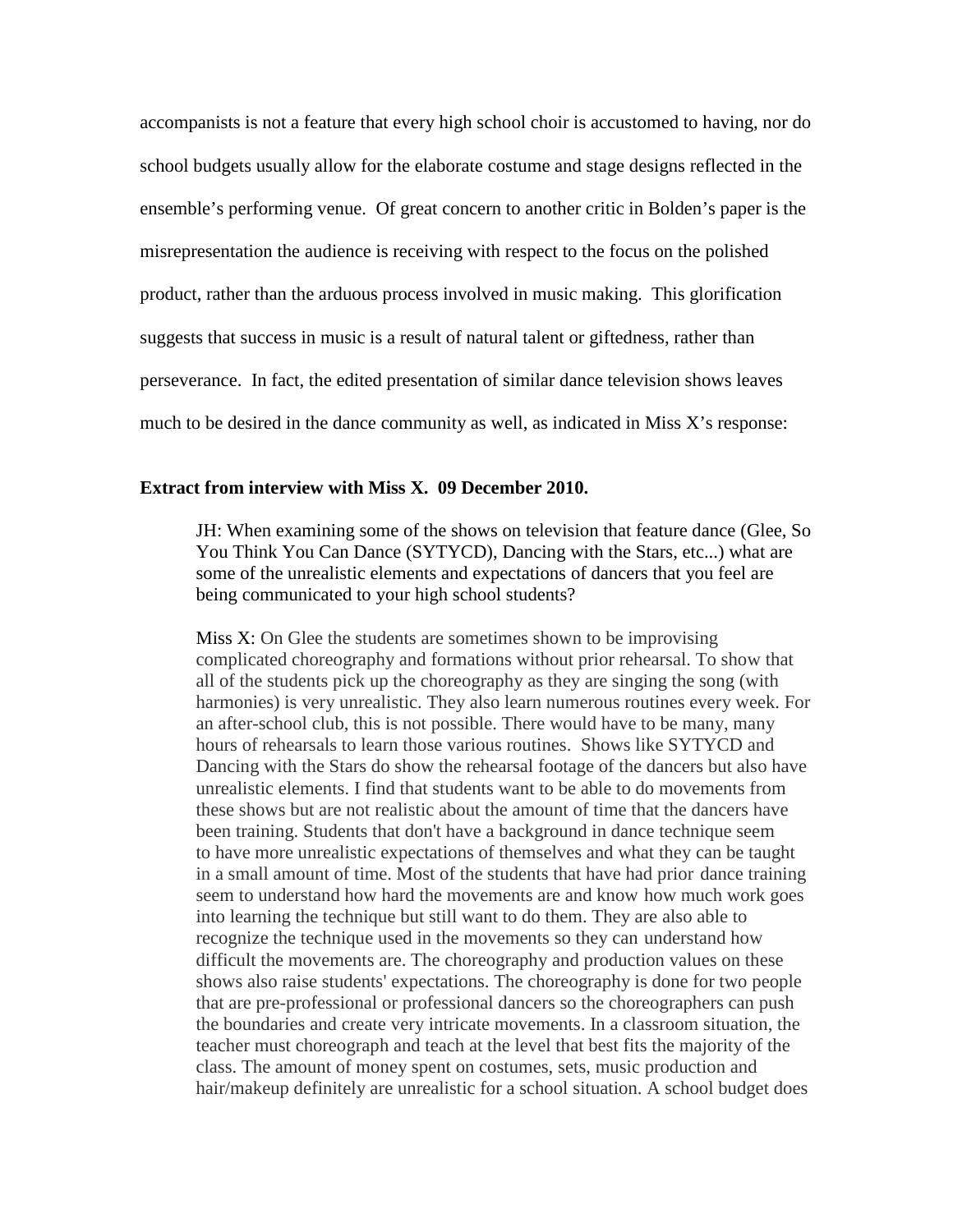not allow for the purchase of the expensive costumes and different sets/props for each dance. The shows employ music producers that can professionally mix songs or have access to artist's music that is not released or special mixes."

Both the music and dance communities have articulated that in many ways

television shows misrepresent the art forms as they appear in the school system. The

influence of how these shows colour one's belief about dance is articulated in Miss X's

response below:

### **Extract from interview with Miss X. 09 December 2010.**

JH: Do you believe that these same aforementioned television shows have affected student perception about classical dance? Contemporary dance?

Miss X: I do believe that the shows have affected students' perception of dance in general. Sometimes the TV shows focus more on contemporary dance but the judges talk about the need for dancers to train in classical dance. Students find contemporary dance is interesting and exciting to watch and it appeals to them. It is what they prefer to do but they also learn that most of those dancers do so well because of their classical training.

The comparison of classical and popular styles in music and dance illustrates that the media exerts tremendous influence on student perception and attitude toward each genre in the classroom. Curriculum writers have responded to interest in contemporary styles through its inclusion in pedagogical expectations. With students and provincial mandates in favour of a contemporary approach to the curriculum, it is now at the discretion of educators to decide how this style will be implemented in the classroom.

### **Implications for Music and Dance Education in Schools**

Bolden concludes his editorial with a series of thought-provoking questions, one of which is whether educators will be "compromising rich and varied music learning possibilities" (2010, p. 4) if they entertain the idea of Glee and its television equivalents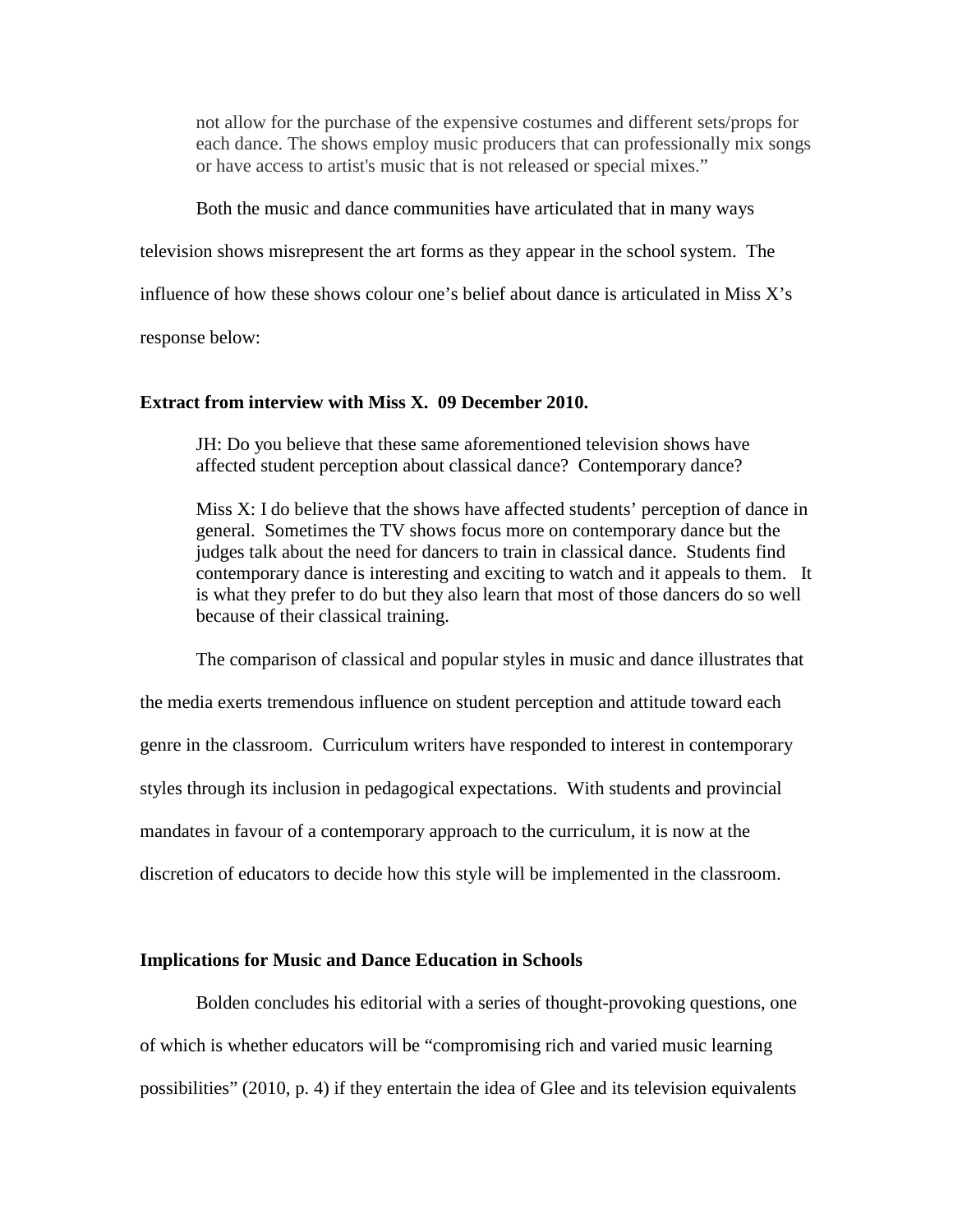in their classrooms. With the influence of media acting as one of the strongest forces in the adolescent world, the ubiquitous presence of contemporary culture encourages school programs to embrace the role that media has played in increasing student interest in popular music and contemporary dance.

As the similarities in dance and music have been uncovered throughout this paper, it is sufficient to suggest that these subjects also face the same risks and challenges, particularly in the education system. In recognition of the rise of popular music and contemporary dance, on some level educators who have been exclusively trained in the style of classical technique must react in some way to the statement that "if understanding or 'intellectual commitment' to the art form are no longer necessary, what function does a curriculum dominated by art music have? (Wright & Finney, 2010, p.233). One begins to question one's value as a teacher trained in classical high art technique when "schooling in the arts and in a music curriculum dominated by western art music, in particular, no longer holds comparable importance," (pg. 228). Furthermore, one's skills appear to diminish in importance when the knowledge that is held by a teacher is not necessarily the same knowledge sought by the students. The trend of "cultural inversion" (Wright, 2010b) no longer equates high cultural capital with social status. Henceforth, the students demonstrate favourable regard for the knowledge and skills that will be useful for them to acquire fame and celebrity status, rather than the elite cultural capital that was associated in the past with music and dance's high art form.

While this celebrated interest in popular art in this post-modern culture appears to do wonders for the issue of enrolment in programs, the trend may be an immediate reaction to a cultural media craze. Even though some revere these television programs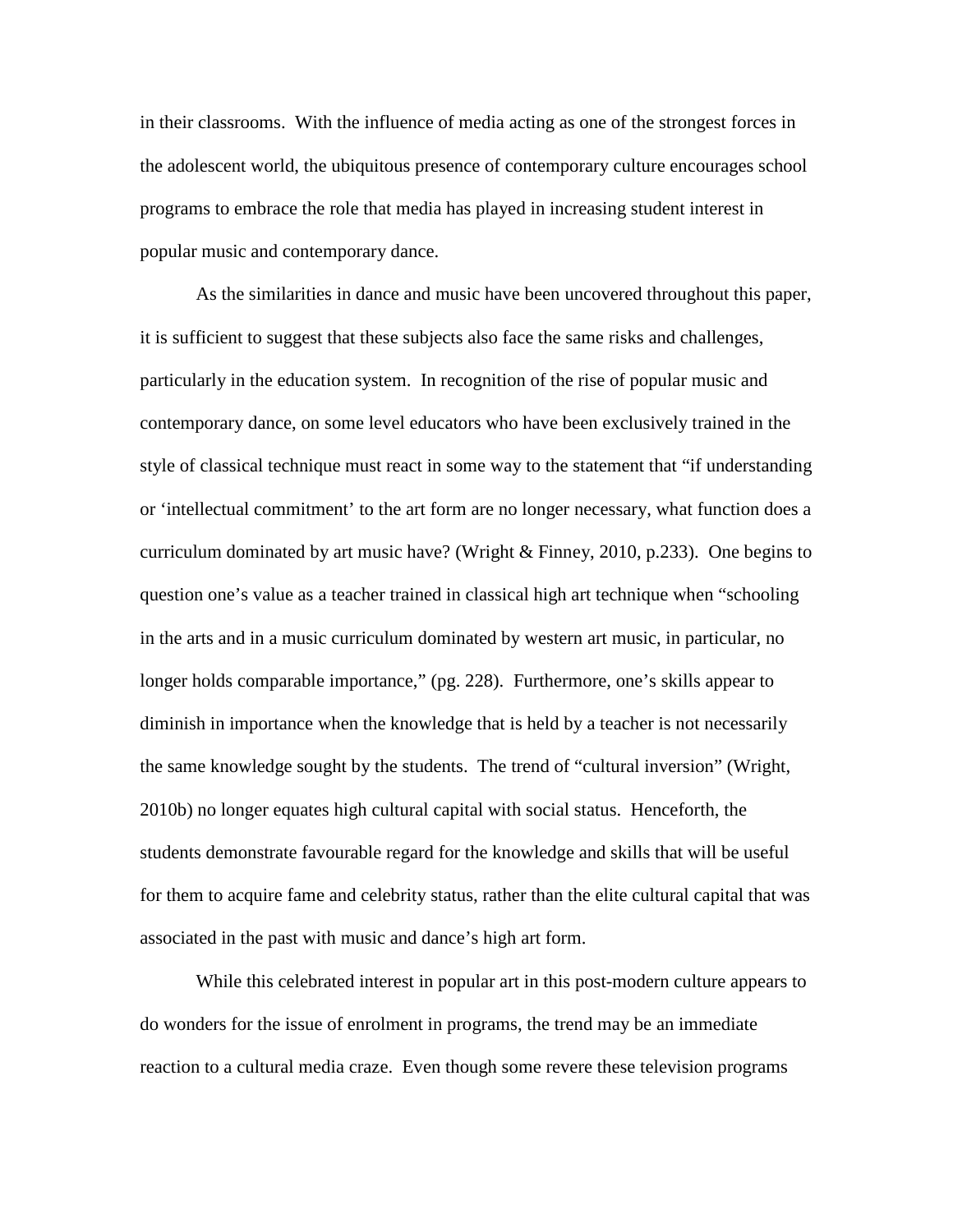for the potential they serve in convincing superintendents and administrators to support arts courses and teachers (Bolden), the concern with the concept of trainability acts as a negative factor in program enrolment. In Wright's (2010b) reflection of Bernstein's concept of trainability within the Totally Pedagogized Society, the intimation is made that education is preparation for work and life. "In a society where emphasis is placed upon the ability to recreate oneself professionally as required and where the ultimate educational goal is a workforce capable of meeting the demands of the ever-changing marketplace, the status of a subject, such as music, with few perceived employment outcomes must be questionable," (p. 17). Therefore, the limited opportunities for success in the fields of dance and music in the workforce presents limited appeal and even less encouragement from parents to enrol in a program that does not present employment options or increase one's chances for upward mobility in social classes. Support for these claims stem from Borthwick and Davidson's studies (Hargreaves et al., 2002) whereby parents expressed a keen interest for their children to develop advanced musical skills and even viewed music as one of the most important activities in which their children were involved. "At the same time, however, these parents were not keen for their children to become professional musicians, and this *double bind* situation often perplexed the children," (p. 16). Unfortunately, the negative impact of trainability on course enrolment may perplex arts educators even more.

The survival issue of arts programs in education is not only threatened by the concept of trainability for the workforce, it is also challenged by the existence of training academies outside the classroom walls. Music conservatories, private music teachers, and community dance studios flourish with after-school lessons and instruction.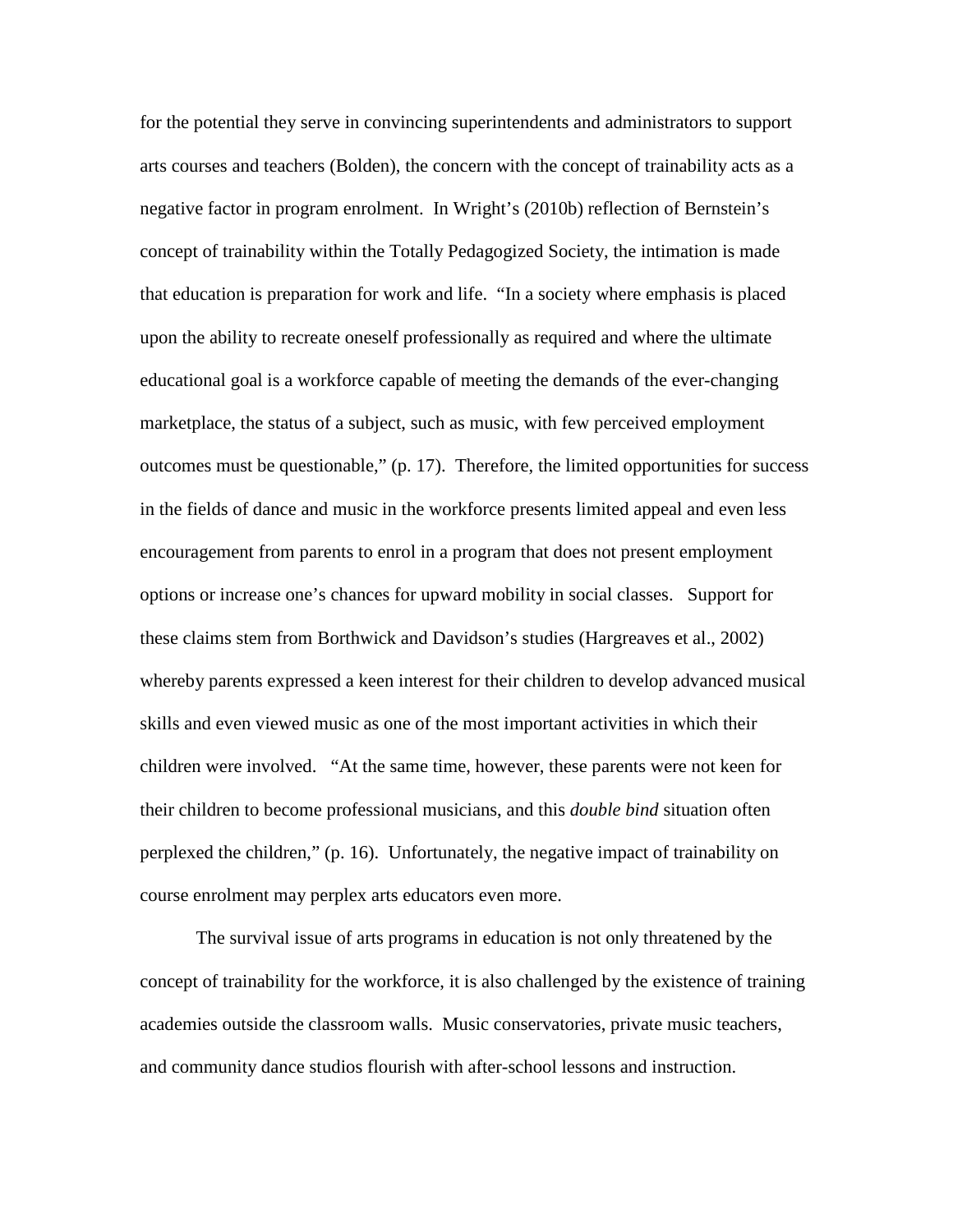Although this extra-curricular training is optional, it is often the case that admission into post-secondary programs demands the skill level and time that cannot always be afforded to the classroom setting. As a result, many students who demonstrate a keen ability for their arts speciality compliment their talents with additional instruction. Due to the Ontario Secondary School Diploma requirement for students to take only one art elective course, students often feel increased pressure to complete their compulsory courses, leaving little room to enrol in elective arts courses. The likelihood that students will be able to continue in an arts program for their entire secondary school career is even rarer. As a result, music and dance courses can appear threatened because these are noncompulsory subjects that can be mastered outside of the classroom. Secondary school music courses are even granted to students who have proven successful completion of Royal Conservatory exams, thereby eliminating the need to enrol in school music courses at all.

Conversely, core subjects, such as English, science and math, are protected by their compulsory status and the lack of availability to complete them outside of the school curriculum. Furthermore, these subjects rarely have opportunities outside of school whereby students can feel they are receiving superior or additional training in their subject of choice. For students who wish to view themselves as serious musicians or dancers, the evidence supports their decision to enrol in extra-curricular arts programs, perhaps in lieu of the programs offered in schools. Alexandra Lamont's research, described by Hargreaves et al (2002), discovered that enrolling in formal instrumental lessons was the critical factor in a student's self-description of himself as a musician. She reported that "half of the musicians she studied described themselves as 'non-musicians'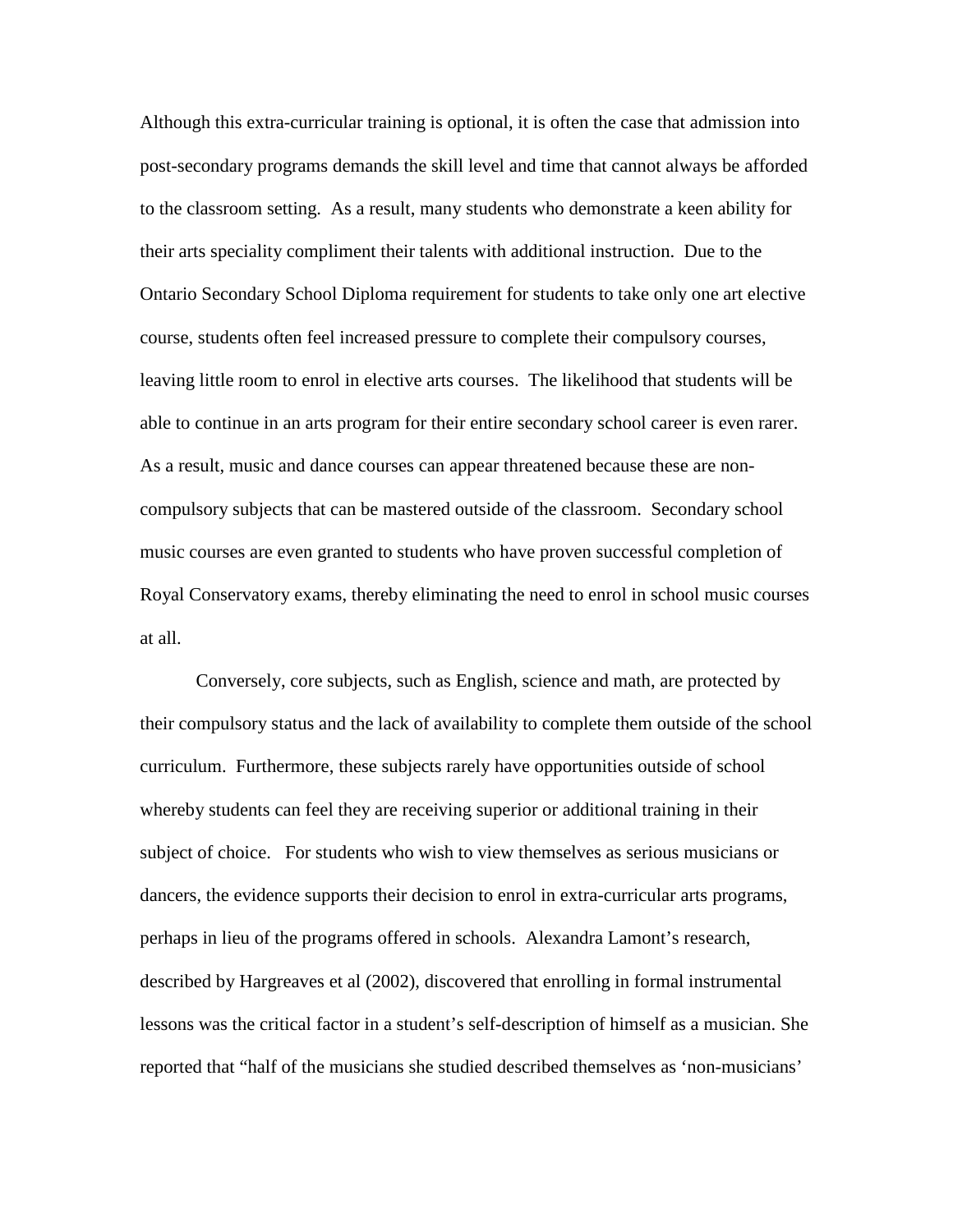because they did not have this formal tuition even though they did play instruments within general class musical activities," (p. 14). Implications of this research as it pertains to arts education are two-fold; firstly, due to time constrictions within the lives of artistic students, many may feel obliged to devote their time to their craft outside of the school community, which may affect the population of students able to enrol in the school programs.

The additional reality is that educators must be aware of the identity students assume in relation to their subject based on their involvement in extra-curricular training and understand how to nurture students' positive perceptions of themselves and the subject. The connection that these two subjects have to parallel identities combined with varying degrees of training within the different areas of the discipline may be a source of potential internal conflict. Educators must be cognizant of the various layers that comprise one's discipline; for example, the diversity of roles, genres, styles, preferences and instrument selection. The multitude of combinations that can be formed within each discipline fosters identities in music (Hargreaves, et al.) or identities in dance. A student's perceived limitation in a specific component or in the process, through which a concept is being taught or learned, may result in psychological distress (Hargreaves et al., 2002). Hargreaves et al. provide the example that "an accomplished musician with classical western training may be disturbed to be asked to improvise in informal situations, for example. Equally, someone whose ideal self is built on their ability to improvise may feel embarrassed about their ignorance of musical theory, or their inability to read a score," (2002, p. 8). Student susceptibility to psychological distress, that may occur in dancers as well, may manifest itself in the form of lowered self-esteem. For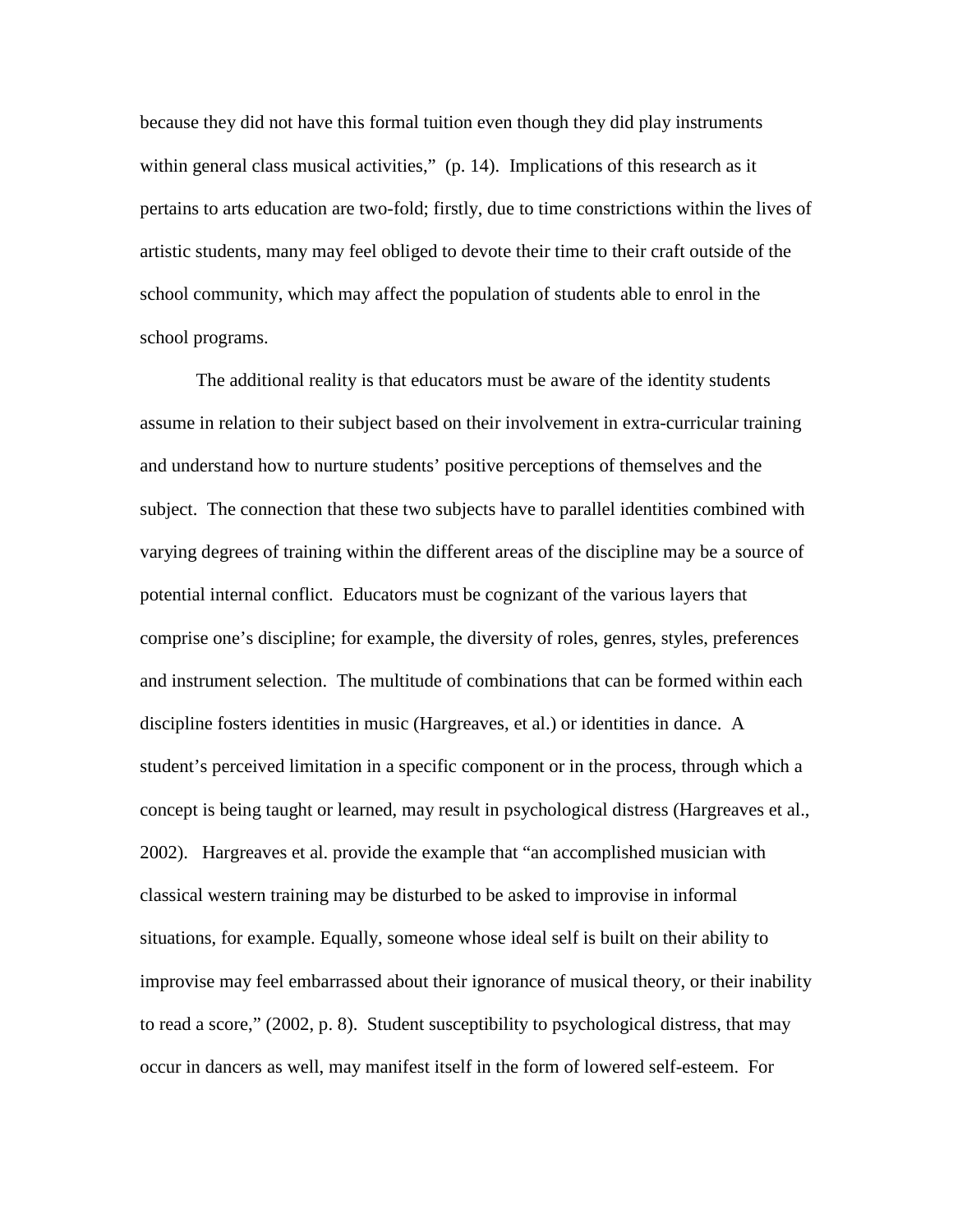music and dance educators, whose general intent is the betterment of a student's self worth, this potential obstruction to a healthy identity is worthy of their attention.

Not only might the compositional nature of the student population in both music and dance classes face challenges, but so may the required pedagogical strategies utilized to accommodate the balance between classical and contemporary art styles. It is imperative that teachers understand that various societal institutions, the educational system in particular, often operates in codes that are not always understood by all members in society. Wright and Finney (2010) relate Bernstein's concept of codes specifically to music teachers and question whether they "operate in an 'elaborated' code drawn from, for the majority, a lifelong immersion in the sphere of western art music, embedded in a habitus so deeply ingrained that it colours the perception and teaching of all other musics," (p. 238). While the outlet of expression may assume a different form in music and dance, both are comparable in that the teachers may encompass a lifestyle rooted in classical training and they may also have been socialized in high culture, which may be inaccessible to every student. Since "it is mainly the children of cultured families who gain access to the key to some forms of high culture," (p. 225) arts teachers must be aware that their backgrounds may potentially act as a barrier to learning for all students.

Although it would seem that the obvious solution is to introduce popular forms of culture into the classroom to which the students may relate, the problem continues to exist when the treatment of this music is still approached from a classical perspective. Wright (2010a) supports this claim by demonstrating that "although the *content* of music lessons changed to incorporate rock, popular, and jazz musics, pedagogic modes often remained traditional," (p. 274). The risk that is incurred when teachers attempt to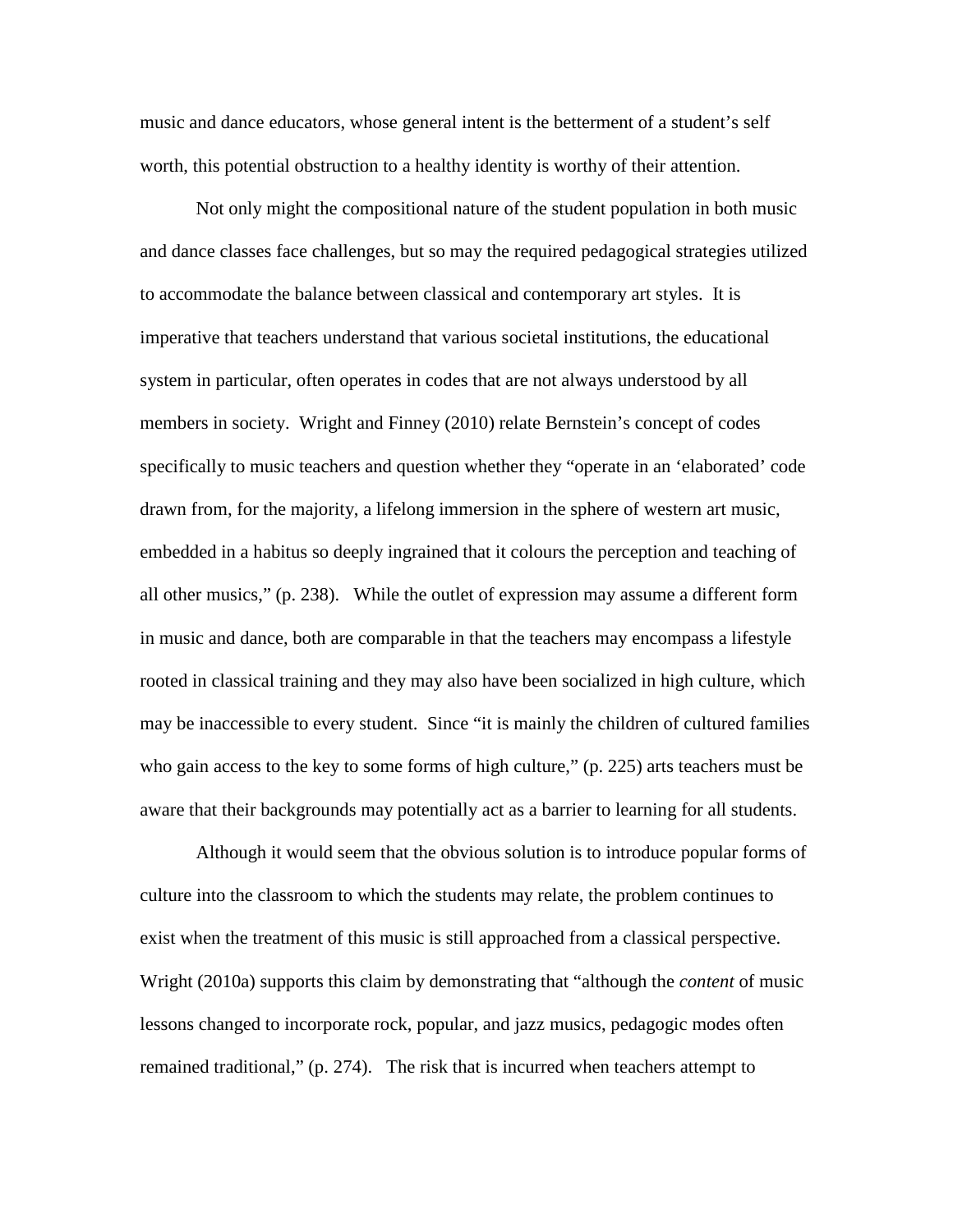implement popular styles of music and dance in the classrooms is that the process of recontextualization alters the meaning of the art form. Although the intention to incorporate popular music and contemporary dance styles appear altruistic, it must be done with considerable sensitivity to the style and to the teaching-learning process. It is quite possible that the nature of popular styles may suffer the same fate of previous musical styles that have been introduced into the formal music classroom. The canonization of jazz produced a style of music that Hebert affectionately refers to as "school jazz" (2010, p. 104), which was a result of jazz music that was subjected to the traditional classical teaching style. The underlying implication of the jazz transformation analogy is that if arts educators want to honour the authenticity of the style being studied, they are unable to do so by subjecting it to the classical method of teaching. Green recognizes the potential fate that may befall popular music as she identifies that even though popular music has been brought into the curriculum, it is being treated like western art music. Furthermore, she recognizes that as soon as 'pop' music enters the classroom it loses its meaning since the inherent or structural meaning is being treated in the same way as classical music. In addition to the modification of inherent meaning, the delineated meaning or its relevance in a social context is altered so that it "ceases to be considered as 'pop music' by the pupils," (Green, 2006, pg. 6). Thornton's work on subcultural capital supports this view because "as soon as a musical genre becomes the subject of formal education in school, it stands to risk losing its 'hip' or 'cool',"(Wright & Finney, 2010, p. 231). As the comparison can be made to dance in that contemporary styles may be subjected to the pedagogical styles of classical training, the similarities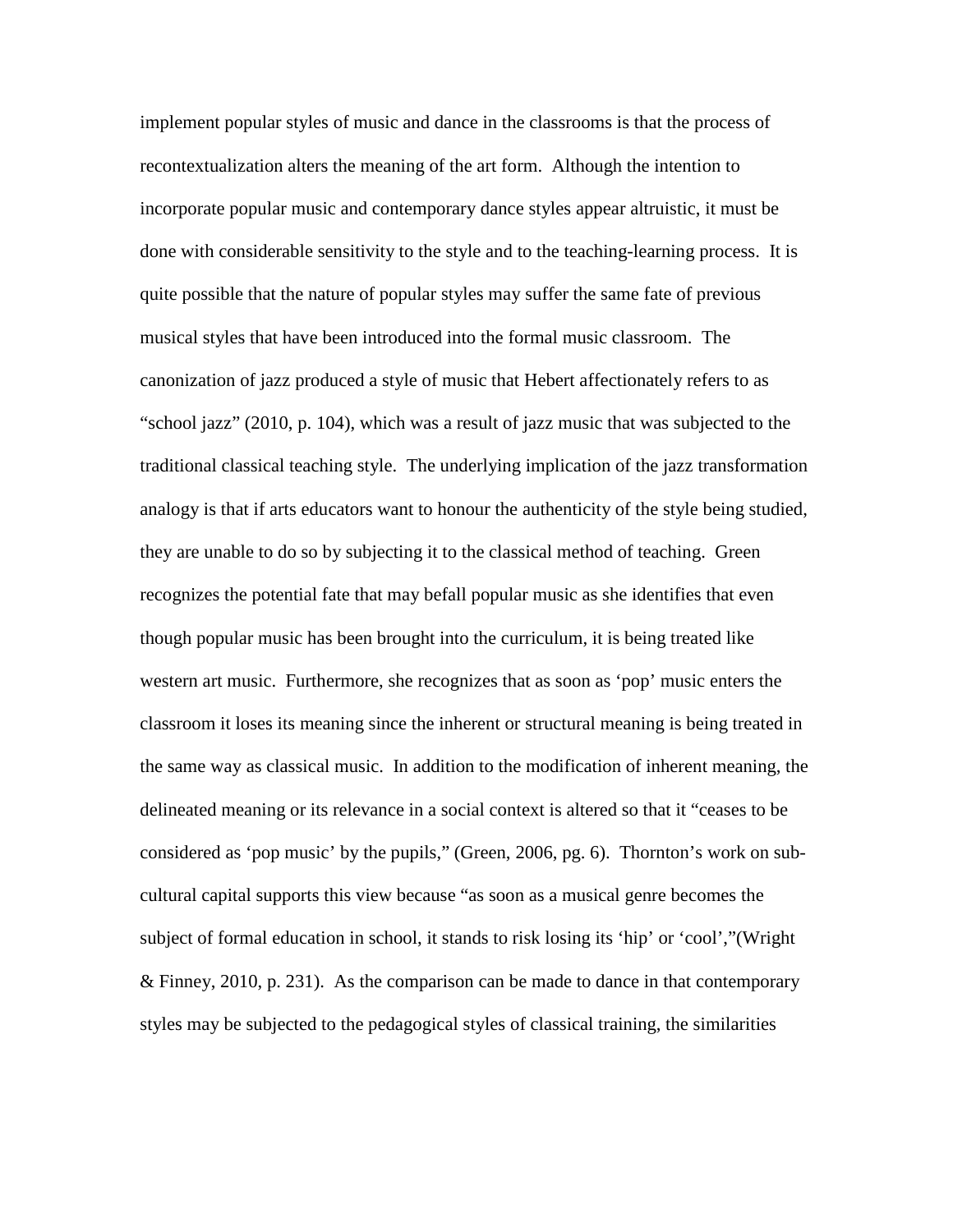imply that both music and dance may be at risk of popular styles losing their appeal to students once they are transported and transformed in the classroom.

Fortunately, Green has identified a key idea that may reduce the canonization of popular music and dance styles in schools. Her studies of successful music outcomes in informal learning environments coincide nicely with the nature of the dance environment in schools. The characteristics she identifies as elements in informal learning environments, which are conducive to learning and performing popular music and dance include; the students ability to choose the music/dance themselves; the focus on informal transmission where the style is picked up by observation; an emphasis on group learning; an integration of skills with an emphasis on creativity; and a learning model that is not necessarily an acquisition of skills according to sequential development or scaffolded progression (2006).

Evidence that these practices may be employed in the dance class is demonstrated in the different strategies Miss X utilizes for classical as opposed to contemporary dance sessions:

# **Extract from interview with Miss X. 09 December 2010**

JH: How would you describe your teaching style or teaching strategies for classical dance (i.e. tap, ballet)? How would you describe your teaching style or teaching strategies for contemporary dance styles?

Miss X: When I teach classical dance styles, I focus on teaching students the basics of the technique to give them a better understanding of the form. I start with the basics and, depending on the class, build to more complicated steps. I choreograph and teach a dance based on the technique. While teaching the dance, I teach the students how to put steps together to create more complex movements as well as choreographic techniques.

For contemporary dance, I begin with teaching the students technique basics as well but allow for more expression and improvisation in the movements. As students learn more of the technique, I give them opportunities to choreograph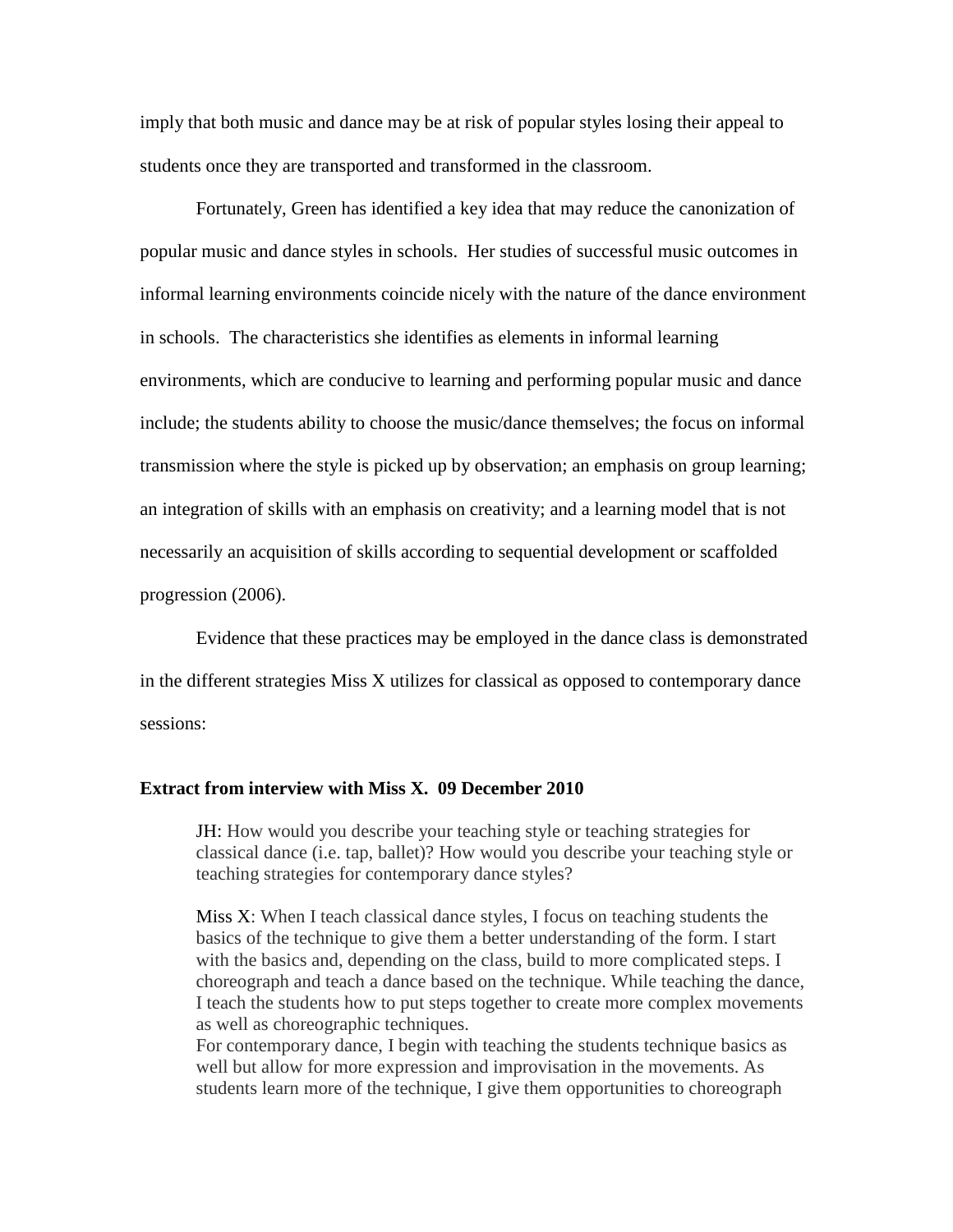their own short movement pieces. I also show them how the contemporary forms they enjoy have evolved from the classical forms.

Miss X's response clearly demonstrates a different approach to teaching depending on the style of dance. While the classical form relies strongly on a teacherdirected model, the contemporary dance sessions work well as an informal approach where students assume more leadership and freedom to develop artistic expression. The intent for teachers to ascribe to a more informal mode of teaching popular styles may prove to have desirable results. Green suggests that "introducing informal music learning approaches to classrooms based on research into the ways in which real, popular musicians worked and learned might raise levels of enthusiasm and commitment to music, elevate motivation and provide a range of musical skills hitherto omitted from the school music curriculum," (Wright, 2010a, p. 275). Even though Green's studies caution the imminent danger that may befall popular music and dance as they are introduced into the classroom, her suggestions that they are taught and learned in school in the same fashion as they are in the outside world, potentially avoids this downfall when popular art is recontextualized into the classroom.

# **Conclusion**

While it has been suggested that "in no other curriculum subject can there be seen so direct a contradiction of cultural or subcultural affiliation as within the music curriculum," (Wright  $\&$  Finney, 2010, p. 231) the relationship that has been established between music and dance clearly reveals the similar challenges that confront both disciplines. Thus, the education system is forced to react to the students' affinity to study and perform contemporary styles as they are portrayed in the media. With dance and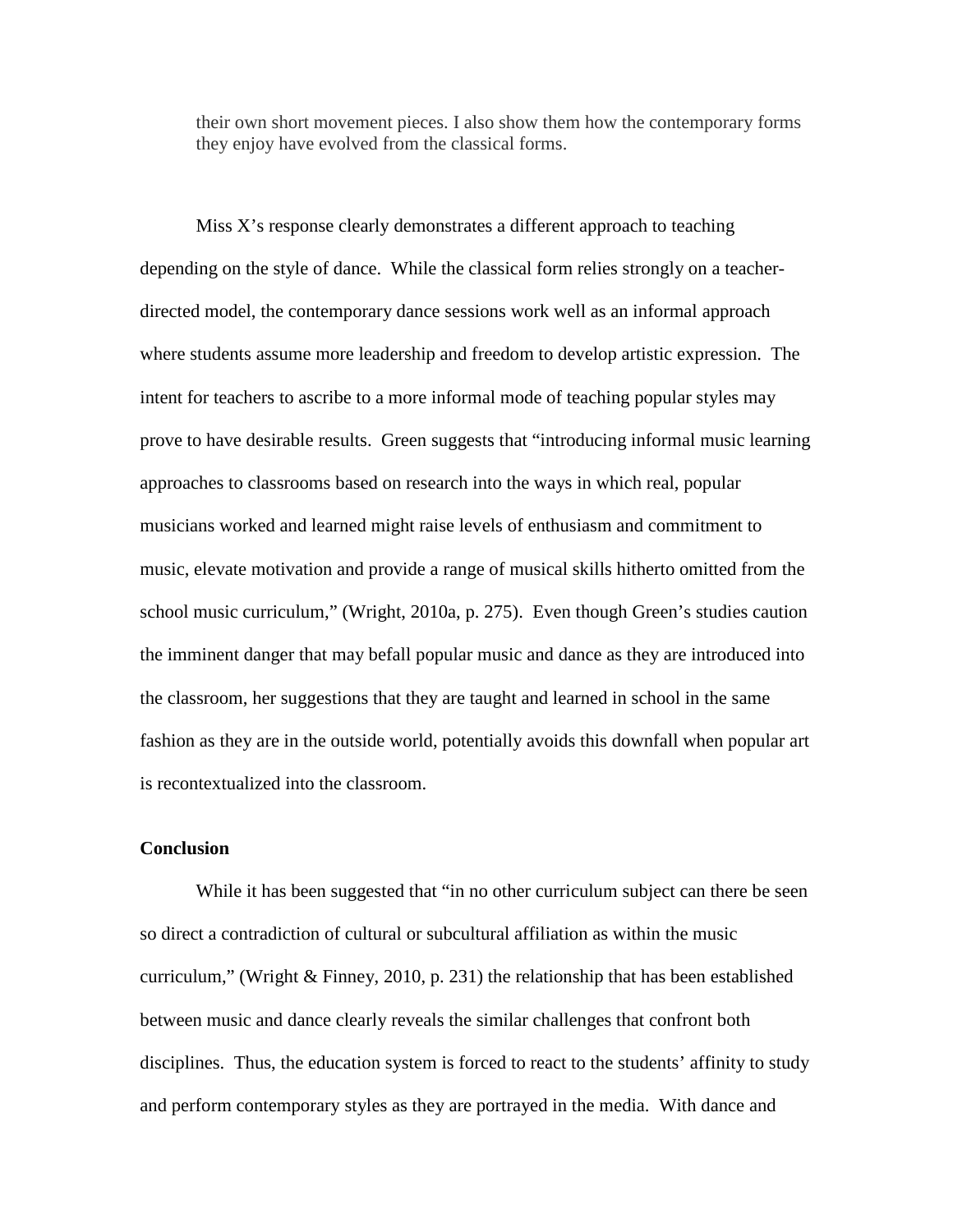musical shows, such as Glee and So You Think You Can Dance, soaring in television ratings, the effect is an increased desire among students to participate in these portrayed styles within the classroom walls. As such, both subject areas require their educators to consider how the popular genres will affect program survival, enrolment, teaching methods, learning environments and personal pedagogical philosophies.

The necessity for the performing arts teachers to be flexible in accordance with the style being taught will never cease to be a challenge. Technological advances have made access to world styles convenient and inevitable, thereby increasing the opportunity for fusion and transformation of musical and dance styles. Similarly, through the processes of transculturation and hybridity, genres are increasingly adopted via creative cultural fusions, (Hebert, 2010). The metamorphoses of these styles will continually challenge arts educators to adapt and adopt teaching methods that will honour the authenticity of the inherent and delineated meanings for each style of music and dance.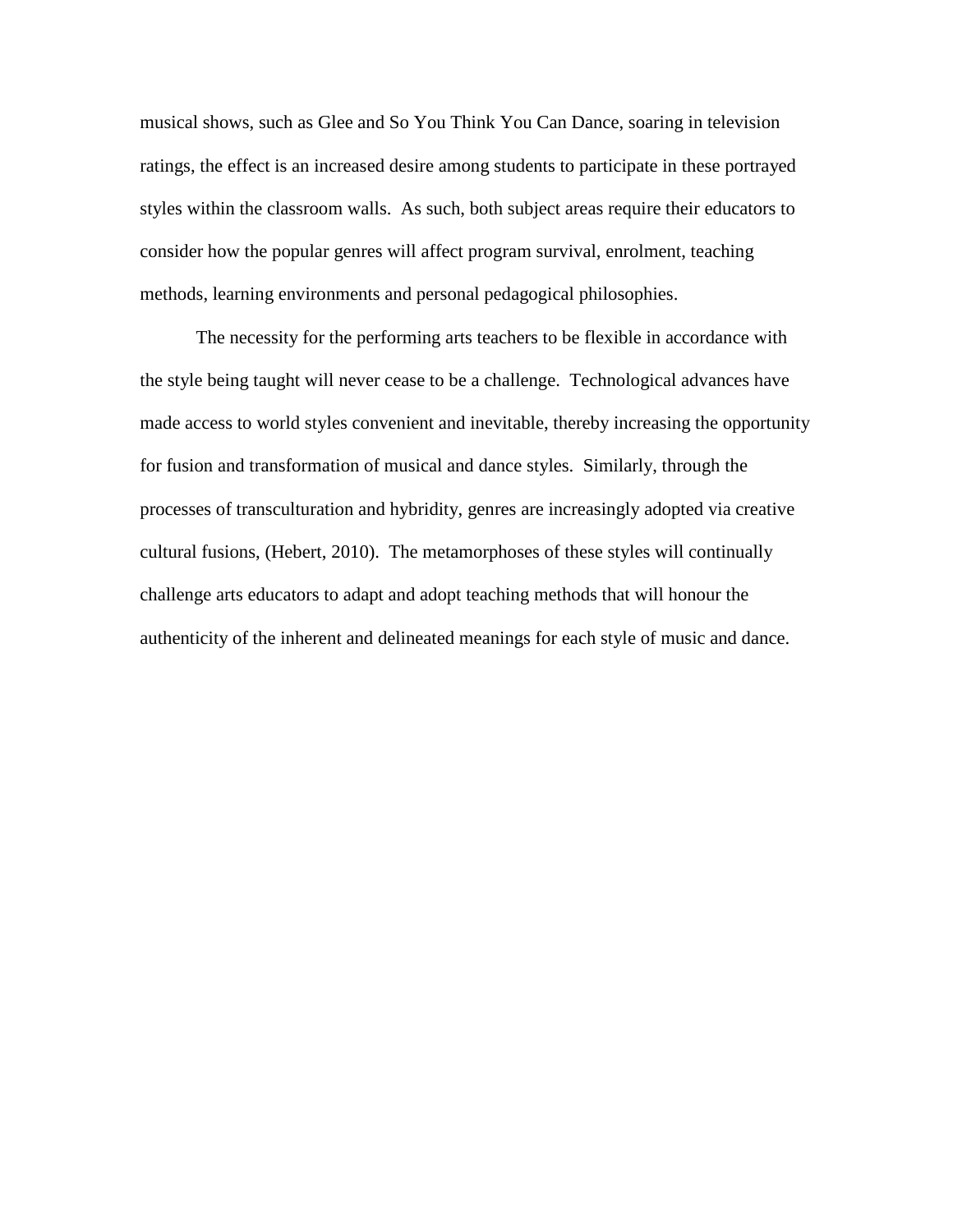### References

- Beynon, C., & Veblen, K. (2003). Curriculum as culture: An analysis of the 2000 arts documents. Paper presented at the meetings of the Canadian Society for Studies in Education. Dalhousie University, Halifax.
- Bolden, B. (2010). To glee or not to glee. *Canadian Music Educator*, 52 (2), 3-4.
- Bresler, L., and Stake, R.E. (1992). Qualitative research methodology in music education. In R. Colwell (Ed.), *Handbook of research on music teaching and learning* (pp. 75-90). New York: Schirmer Books.
- Green, L. (2006). Popular music education in and for itself, and for 'other' music: Current research in the classroom. *International Journal of Music Education*, 24 (2), 101-118.
- Green, L. (2010). "Gender identity, musical experience and schooling." In R. Wright (Ed.), *Sociology and music education* (pp. 139-154). Surrey: Ashgate Publishing Limited.
- Hargreaves, D.J., Miell, D., & MacDonald, R.A.R. (2002). "What are musical identities, and why are they important?" In. R.A.R. MacDonald, D. J. Hargreaves, & D. Miell, (Eds.), *Musical identities* (pp. 1-20). Oxford: Oxford University Press.
- Hebert, D.G. (2010). "Ethnicity and music education: Sociological dimensions." In R. Wright (Ed.), *Sociology and music education* (pp. 93-114). Surrey: Ashgate Publishing Limited.
- Karlsen, S. (2010). "Revealing musical learning in the informal field." In R.Wright (Ed.), *Sociology and music education* (pp.193-206). Surrey: Ashgate Publishing Limited.
- Mithen, S. J. (2005). *The Singing Neanderthals: The origins of music, language, mind and body*. London: Weidenfeld & Nicolson.
- Ontario Ministry of Education. (2010). *The Ontario curriculum, Grades 9-12: The Arts,* p. 55-148.
- X, Miss. (personal communication, December 9, 2010).